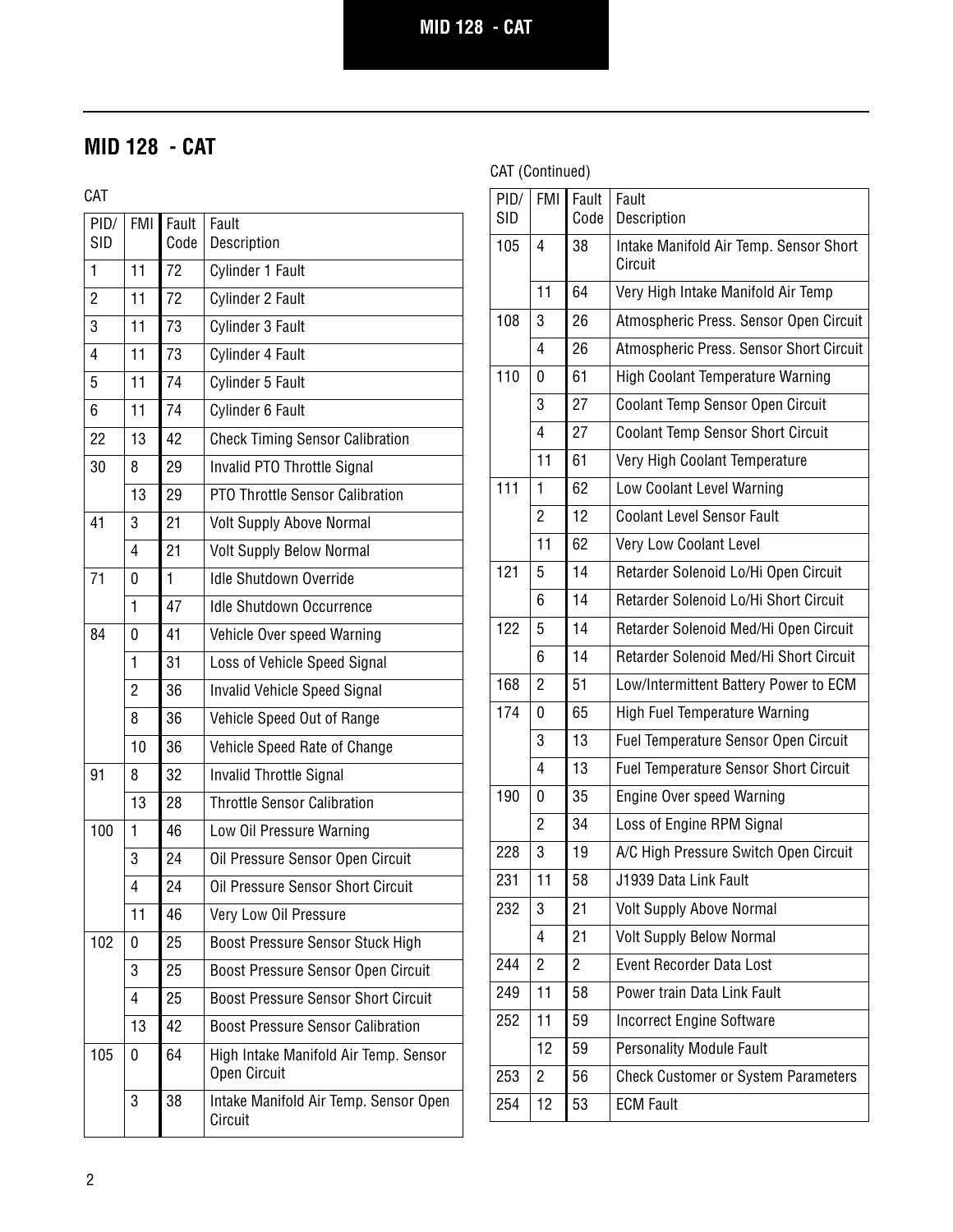# **MID 128 - Cummins**

Cummins

| PID/<br><b>SID</b> | <b>FMI</b>     | Fault<br>Code | Fault<br>Description                             |
|--------------------|----------------|---------------|--------------------------------------------------|
| 1                  | 6              | 311           | Cylinder 1 Fault                                 |
|                    |                | 322           | Cylinder 1 Fault                                 |
|                    | $\overline{7}$ | 1139          | Injector Cylinder #1                             |
| $\overline{2}$     | 6              | 315           | Cylinder 2 Fault                                 |
|                    |                | 331           | Cylinder 2 Fault                                 |
|                    | $\overline{7}$ | 1141          | Injector Cylinder #2                             |
| 3                  | 6              | 313           | Cylinder 3 Fault                                 |
|                    |                | 324           | Cylinder 3 Fault                                 |
|                    | $\overline{7}$ | 1142          | Injector Cylinder #3                             |
| 4                  | 6              | 321           | Cylinder 4 Fault                                 |
|                    |                | 332           | Cylinder 4 Fault                                 |
|                    | $\overline{7}$ | 1143          | Injector Cylinder #4                             |
| 5                  | 6              | 312           | Cylinder 5 Fault                                 |
|                    |                | 323           | Cylinder 5 Fault                                 |
|                    | $\overline{7}$ | 1144          | Injector Cylinder #5                             |
| 6                  | 6              | 314           | Cylinder 6 Fault                                 |
|                    |                | 325           | Cylinder 6 Fault                                 |
|                    | $\overline{7}$ | 1145          | Injector Cylinder #6                             |
| 9                  | 11             | 768           | <b>Output Device Driver</b>                      |
| 15                 | 1              | 583           | Fuel Supply Pump Inlet Pressure Sensor           |
|                    | 3              | 581           | Fuel Supply Pump Inlet Pressure Sensor           |
|                    | 4              | 582           | Fuel Supply Pump Inlet Pressure Sensor           |
| 17                 | 1              | 219           | Low Oil Level                                    |
|                    | $\overline{c}$ | 472           | Engine Oil Level #2                              |
|                    |                | 473           | Engine Oil Level #2                              |
|                    | 4              | 254           | Low Voltage Detected on Fuel Shutoff<br>Solenoid |
|                    | $\overline{7}$ | 259           | <b>Fuel Shutoff Valve</b>                        |
|                    | 11             | 391           | <b>Fuel Shutoff Valve</b>                        |
| 18                 | 2              | 468           | <b>Fuel Rail Actuator Circuit</b>                |
|                    | 3              | 276           | <b>Fuel Injection Control Valve</b>              |
|                    |                | 455           | <b>Fuel Control Valve Circuit</b>                |
|                    |                |               |                                                  |

| <b>FMI</b>     | Fault<br>Code | Fault<br>Description                                                                                         |
|----------------|---------------|--------------------------------------------------------------------------------------------------------------|
| 4              | 279           | <b>Fuel Injection Control Valve</b>                                                                          |
| 5              | 378           | Fueling Actuator #1                                                                                          |
| 6              | 379           | Fueling Actuator #1                                                                                          |
| $\overline{7}$ | 277           | <b>Fuel Injection Control Valve</b>                                                                          |
|                | 514           | <b>Fuel Control Valve Circuit</b>                                                                            |
| 11             | 539           | <b>Injector Control Valve Electronic Filter</b>                                                              |
|                | 2311          | Fuel Control Valve #1                                                                                        |
| 13             | 493           | <b>Fuel Pump Calibration Trim Circuit Error</b>                                                              |
| 0              | 349           | <b>Transmission Output Shaft Speed</b>                                                                       |
| $\overline{2}$ | 467           | <b>Timing Rail Actuator Circuit</b>                                                                          |
| 3              | 113           | <b>Engine Timing Actuator</b>                                                                                |
| $\overline{4}$ | 114           | <b>Engine Timing Actuator</b>                                                                                |
| 5              | 394           | Timing Actuator #1                                                                                           |
| 6              | 395           | Timing Actuator #1                                                                                           |
| $\overline{7}$ | 112           | <b>Engine Timing Actuator</b>                                                                                |
| 11             | 2312          | Timing Actuator #1                                                                                           |
| 0              | 555           | Engine Blow by - Warning Level                                                                               |
| 3              | 719           | <b>Crankcase Pressure Sensor</b>                                                                             |
| $\overline{4}$ | 729           | <b>Crankcase Pressure Sensor</b>                                                                             |
| 6              | 172           | <b>Rack Position Sensor</b>                                                                                  |
| $\overline{7}$ | 173           | Rack Actuator                                                                                                |
| 3              | 166           | <b>Rack Position Sensor</b>                                                                                  |
| 14             | 599           | OEM Commanded Dual Output Shut-<br>down                                                                      |
| 3              | 255           | Externally Supplied Voltage at of the fol-<br>lowing: Fuel Shutoff Valve, Fan Clutch,<br><b>Engine Brake</b> |
| 0              | 9122          | Variable Geometry Turbocharger                                                                               |
| $\overline{2}$ | 957           | <b>EGR Position Sensor Circuit</b>                                                                           |
|                | 1228          | <b>EGR Position Sensor Circuit</b>                                                                           |
| 3              | 2271          | <b>EGR Valve Position Sensor Circuit</b>                                                                     |
|                | 2277          | Variable Geometry Turbocharger Actua-<br>tor $#1$                                                            |
|                |               |                                                                                                              |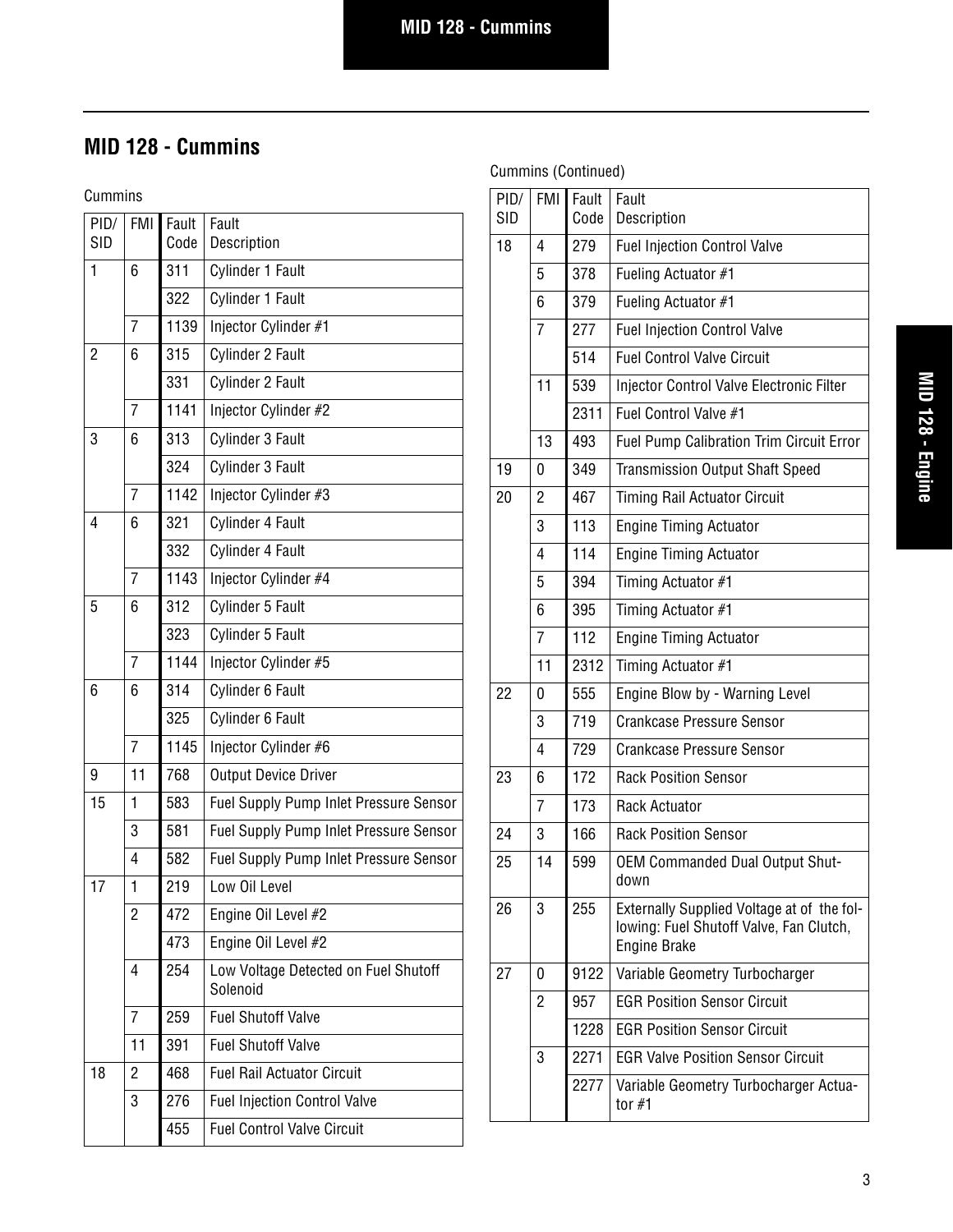| PID/<br><b>SID</b> | FMI            | Fault<br>Code | Fault<br>Description                                 |
|--------------------|----------------|---------------|------------------------------------------------------|
| 27                 | 3              | 2385          | Variable Geometry Turbocharger                       |
| 27                 | 4              | 2272          | <b>EGR Valve Position Sensor Circuit</b>             |
|                    |                | 2278          | Variable Geometry Turbocharger Actua-<br>tor $#1$    |
|                    |                | 2384          | Variable Geometry Turbocharger                       |
|                    | 5              | 2383          | Variable Geometry Turbocharger                       |
|                    | 6              | 2386          | Variable Geometry Turbocharger                       |
|                    | $\overline{7}$ | 2387          | Variable Geometry Turbocharger                       |
|                    | 13             | 2348          | <b>EGR Valve Position</b>                            |
|                    |                | 2388          | Variable Geometry Turbocharger                       |
| 29                 | $\overline{2}$ | 288           | SAE J1939 Data Link Remote Throttle<br>Data          |
|                    | 3              | 133           | Remote Accelerator Pedal Position Sen-<br>sor        |
|                    |                | 133           | <b>Remote Accelerator Pedal Position Sen-</b><br>sor |
|                    | 4              | 134           | Remote Accelerator Pedal Position Sen-<br>sor        |
|                    |                | 134           | Remote Accelerator Pedal Position Sen-<br>sor        |
| 30                 | 2              | 237           | <b>External Speed Input</b>                          |
| 32                 | 4              | 466           | Turbocharger #1 Wastgate Control Cir-<br>cuit        |
| 33                 | 3              | 2181          | Fan Clutch Output Device Driver                      |
|                    |                | 2377          | Fan Clutch Output Device Driver                      |
|                    | 4              | 245           | Clutch Fan Low Voltage                               |
|                    | 11             | 389           | <b>Fan Clutch Circuit Error</b>                      |
| 39                 | 3              | 584           | <b>Starter Relay Circuit</b>                         |
|                    | 4              | 585           | <b>Starter Relay Circuit</b>                         |
| 40                 | 3              | 527           | Auxiliary Input/Output #2                            |
| 51                 | 3              | 529           | Auxiliary Input/Output #3                            |
|                    | 11             | 779           | Auxiliary Equipment Sensor Input #3                  |
|                    | 14             | 2195          | Auxiliary Equipment Sensor Input #3                  |
| 57                 | 3              | 2557          | Auxiliary PWM Driver #1                              |
|                    | 4              | 2558          | Auxiliary PWM Driver #1                              |

| PID/<br><b>SID</b> | <b>FMI</b>     | Fault<br>Code | Fault<br>Description                                                |
|--------------------|----------------|---------------|---------------------------------------------------------------------|
| 64                 | $\overline{2}$ | 753           | Engine Speed/Position #2                                            |
|                    |                | 778           | Engine Speed Sensor #2                                              |
|                    |                | 2322          | Engine Speed Sensor #2                                              |
|                    | 7              | 731           | Engine Speed Sensor #2                                              |
| 70                 | 3              | 2555          | Inlet Air Heater Driver #1                                          |
|                    | 4              | 2556          | Inlet Air Heater Driver #1                                          |
| 73                 | 11             | 278           | <b>Fuel Priming Pump</b>                                            |
| 78                 | 3              | 316           | <b>Fuel Supply Pump Actuator</b>                                    |
|                    | 7              | 318           | <b>Fuel Supply Pump Actuator</b>                                    |
| 83                 | 5              | 396           | Fueling Actuator #2                                                 |
|                    | 6              | 397           | Fueling Actuator #2                                                 |
| 84                 | $\overline{2}$ | 241           | Loss of Vehicle Speed Signal                                        |
|                    | 5              | 398           | Timing Actuator #2                                                  |
|                    | 6              | 399           | Timing Actuator #2                                                  |
|                    | 12             | 242           | <b>Invalid Vehicle Speed Signal</b>                                 |
| 85                 | 4              | 223           | Engine Oil Burn Valve Solenoid                                      |
| 86                 | 4              | 225           | Engine Oil Burn Valve Solenoid                                      |
| 91                 | $\overline{2}$ | 287           | SAE J1939 Data Link Remote Accelera-<br>tor Pedal                   |
|                    |                | 431           | No Voltage Detected at Idle Validation<br>Switch                    |
|                    |                | 551           | Voltage Detected simultaneously at Idle<br><b>Validation Switch</b> |
|                    | 3              | 131           | High Voltage detected at Throttle Sensor                            |
|                    |                | 515           | <b>Accelerator Pedal Position Sensor</b>                            |
|                    | 4              | 132           | Low Voltage detected at Throttle Sensor                             |
|                    |                | 516           | <b>Accelerator Pedal Position Sensor</b>                            |
|                    | 8              | 147           | <b>Accelerator Pedal Position Sensor</b>                            |
|                    |                | 148           | <b>Accelerator Pedal Position Sensor</b>                            |
|                    | 13             | 432           | Voltage Detected at Idle Validation<br>Switch                       |
| 93                 | $\overline{2}$ | 528           | <b>OEM Alternate Torque Validation Switch</b>                       |
| 94                 | 0              | 449           | <b>Fuel Pressure High</b>                                           |
|                    |                | 2216          | <b>Fuel Pump Deliver Pressure</b>                                   |
|                    |                |               |                                                                     |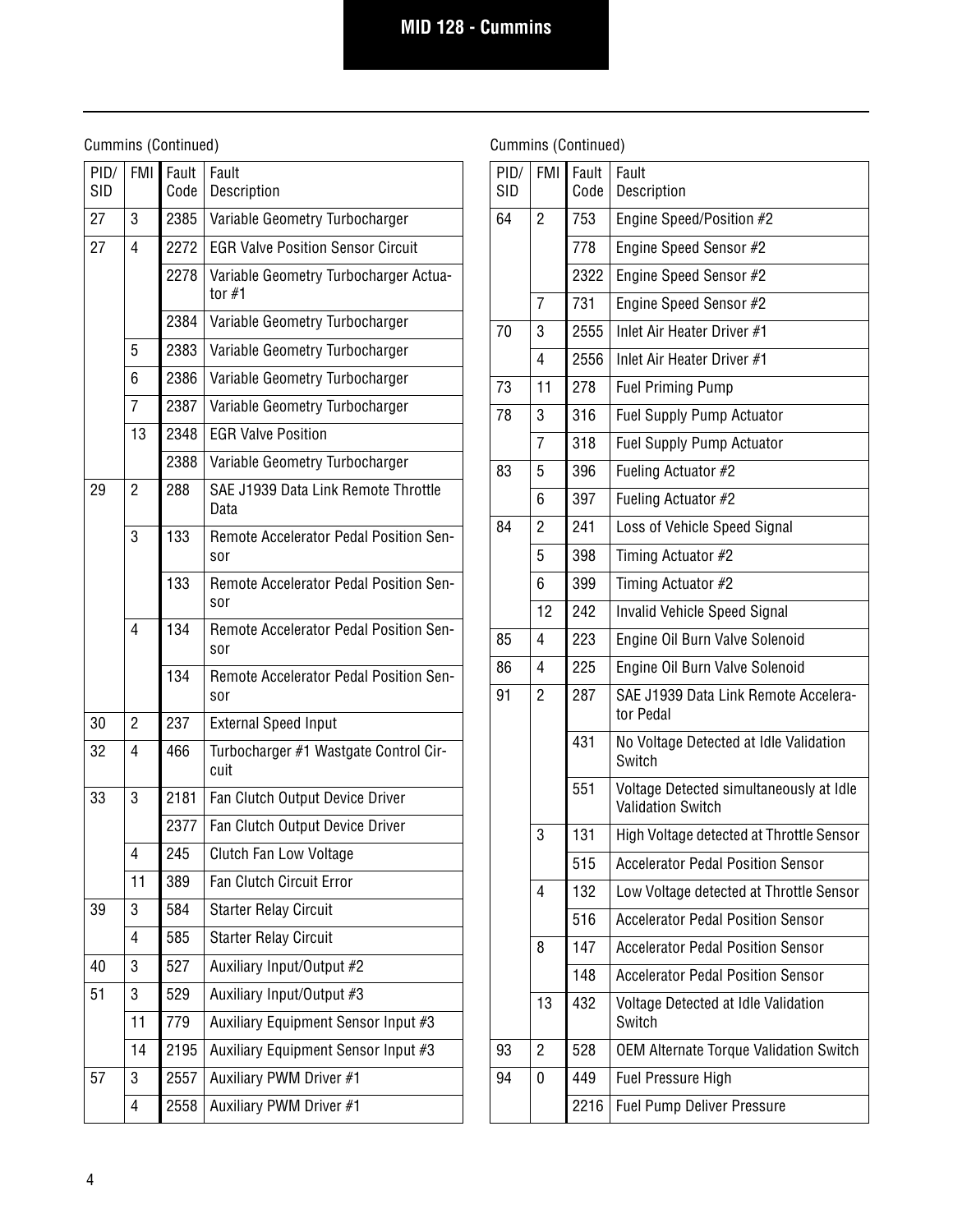| PID/<br><b>SID</b> | <b>FMI</b>     | Fault<br>Code | Fault<br>Description                                 |
|--------------------|----------------|---------------|------------------------------------------------------|
| 94                 | 1              | 482           | <b>Fuel Pressure Low</b>                             |
|                    |                | 2215          | <b>Fuel Pump Deliver Pressure</b>                    |
|                    | 2              | 268           | <b>Fuel Pressure Sensor</b>                          |
|                    | 3              | 546           | <b>Fuel Delivery Pressure Sensor</b>                 |
|                    | $\overline{4}$ | 547           | <b>Fuel Delivery Pressure Sensor</b>                 |
| 95                 | 0              | 2372          | Fuel Filter Restriction Moderately High -<br>Warning |
| 97                 | 0              | 418           | Water in Fuel Indicator                              |
|                    | 3              | 428           | Water in Fuel Indicator                              |
|                    | $\overline{4}$ | 429           | Water in Fuel Indicator                              |
| 98                 | 1              | 253           | Engine Oil Level                                     |
|                    |                | 471           | Engine Oil Level Low                                 |
|                    | $\overline{2}$ | 252           | Engine Oil Level                                     |
| 100                | 1              | 143           | Low Oil Pressure                                     |
|                    |                | 415           | Low Oil Pressure Warning                             |
|                    | $\overline{2}$ | 435           | Engine Oil Pressure Sensor                           |
|                    | 3              | 135           | High Voltage detected at Oil Pressure<br>Sensor      |
|                    | 4              | 141           | Low Voltage detected at Oil Pressure<br>Sensor       |
| 102                | 2              | 433           | <b>High Boost Pressure</b>                           |
|                    |                | 2973          | <b>Boost Pressure</b>                                |
|                    | 3              | 122           | High Voltage Detected at Boost Pressure<br>Sensor    |
|                    | 4              | 123           | Low Voltage Detected at Boost Pressure<br>Sensor     |
| 103                | 0              | 595           | Turbocharger #1 High Speed                           |
|                    |                | 595           | Turbocharger Speed #1                                |
|                    | 1              | 687           | Turbocharger Speed #1                                |
|                    | 10             | 2345          | Turbocharger Speed Invalid                           |
| 105                | 0              | 155           | Intake Manifold Air Temperature Above<br>200 Deg. F  |
|                    |                | 488           | Intake Manifold Air Temperature High                 |
|                    |                | 2964          | Intake Manifold #1 Temp                              |

| PID/<br><b>SID</b> | <b>FMI</b>     | Fault<br>Code | Fault<br>Description                                                 |
|--------------------|----------------|---------------|----------------------------------------------------------------------|
| 105                | 3              | 153           | High Voltage Detected at Intake Mani-<br>fold Air Temperature Sensor |
|                    | 4              | 154           | Low Voltage Detected at Intake Manifold<br>Air Temperature Sensor    |
| 108                | $\overline{2}$ | 295           | Ambient Air Pressure Sensor                                          |
|                    | 3              | 221           | Atmospheric Pressure Sensor                                          |
|                    | 4              | 222           | Atmospheric Pressure Sensor                                          |
| 109                | 1              | 233           | <b>Engine Coolant Pressure Sensor</b>                                |
|                    | 3              | 231           | <b>Engine Coolant Pressure Sensor</b>                                |
|                    | 4              | 232           | <b>Engine Coolant Pressure Sensor</b>                                |
| 110                | 0              | 151           | Coolant Temperature Above 220 Deg F                                  |
|                    |                | 1119          | <b>Engine Coolant Temp</b>                                           |
|                    |                | 2963          | Engine Coolant Temp High                                             |
|                    | 3              | 144           | High Voltage Detected at Coolant Tem-<br>perature Sensor             |
|                    | 4              | 145           | Low Voltage Detected at Coolant Tem-<br>perature Sensor              |
| 111                | 1              | 197           | <b>Coolant Level</b>                                                 |
|                    |                | 235           | Low Coolant Level Warning                                            |
|                    | $\overline{2}$ | 422           | Very Low Coolant Level                                               |
|                    | 3              | 195           | <b>Coolant Level</b>                                                 |
|                    | 4              | 196           | <b>Coolant Level</b>                                                 |
| 112                | 0              | 1236          | Water Pump Delta P                                                   |
|                    | 1              | 1233          | Water Pump Delta P                                                   |
|                    |                | 1234          | Water Pump Delta P                                                   |
|                    | $\overline{2}$ | 1235          | Water Pump Delta P                                                   |
|                    | 3              | 1231          | Water Pump Delta P                                                   |
|                    | 4              | 1232          | Water Pump Delta P                                                   |
| 113                | $\overline{2}$ | 524           | <b>OEM Alternate Droop Switch</b>                                    |
| 114                | $\overline{c}$ | 497           | Multiple Unit Synchronization Switch<br>Circuit                      |
| 117                | 11             | 299           | Engine Shut Down Commanded by<br>J1939                               |
| 121                | 4              | 243           | Retarder Solenoid Low Voltage                                        |
| 126                | 3              | 272           | High Fuel Pressure Solenoid Valve #1                                 |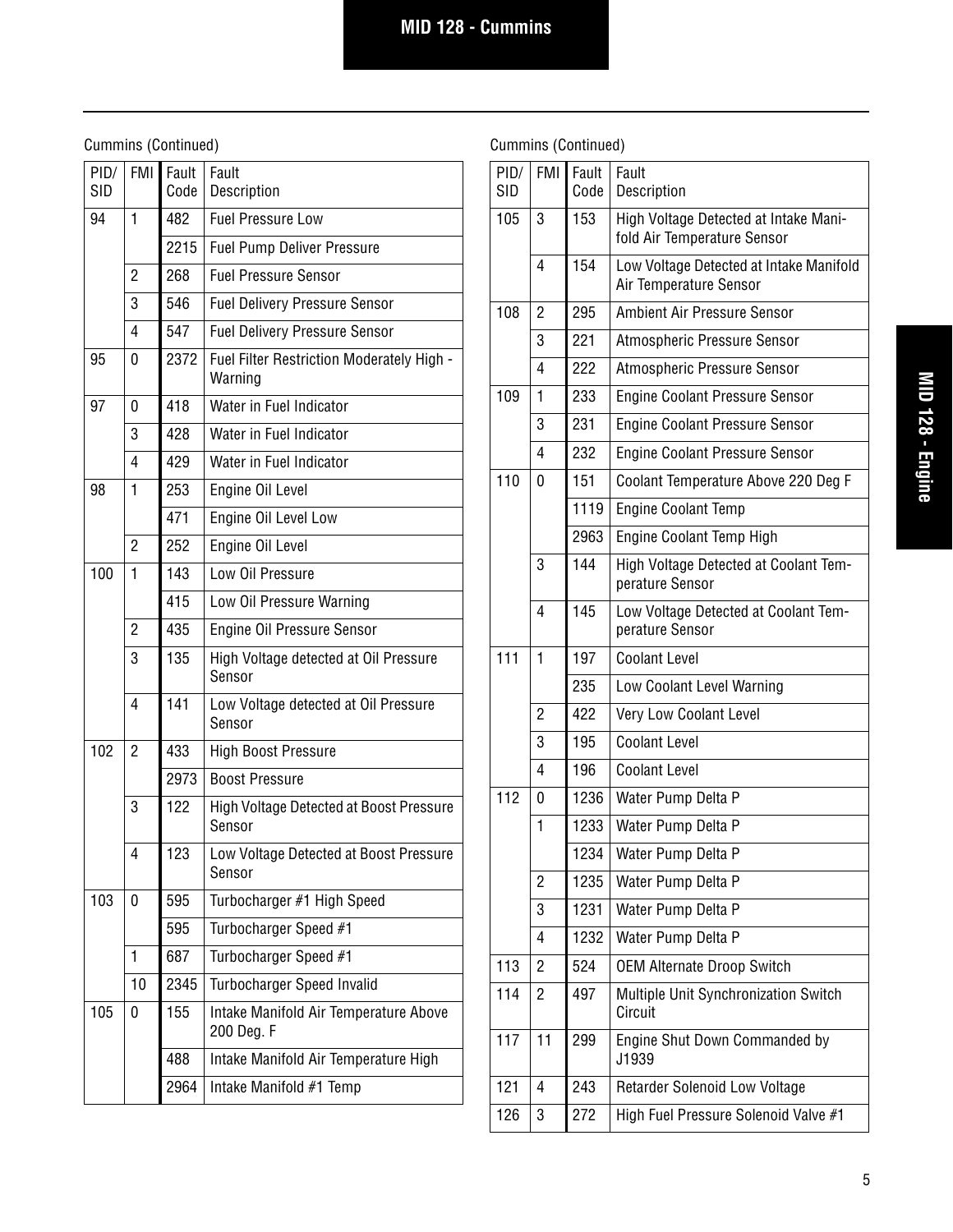| 271<br>126<br>High Fuel Pressure Solenoid Valve #1<br>4<br>275<br>7<br>Fuel Pump Element #1<br>281<br>High Fuel Pressure Solenoid Valve #1<br>127<br>274<br>3<br>High Fuel Pressure Solenoid Valve #2<br>273<br>4<br>High Fuel Pressure Solenoid Valve #2<br>7<br>282<br>High Fuel Pressure Solenoid Valve #2<br>129<br>485<br>0<br>Injector Metering Rail #2<br>1<br>486<br>Injector Metering Rail #2<br>3<br>483<br>Injector Metering Rail #2<br>4<br>484<br>Injector Metering Rail #2<br>758<br>7<br>Injector Metering Rail #2<br>118<br>135<br>3<br><b>Fuel Timing Pressure</b><br>119<br>4<br><b>Fuel Timing Pressure</b><br>151<br>2355<br>3<br>System Diagnostic Code #1<br>2356<br>4<br>System Diagnostic Code #1<br>11<br>611<br>Engine Hot Shutdown<br>152<br>$\overline{2}$<br>2554<br>System Diagnostic Code #2<br>$\overline{7}$<br>328<br>Fuel Pumping Element #2<br>154<br>293<br>3<br>Auxiliary Temperature Sensor Input #1<br>527<br>Auxiliary Input/Output #2<br>294<br>4<br>Auxiliary Temperature Sensor Input #1<br>155<br>2273<br>3<br>System Diagnostic Code #5<br>2292<br>System Diagnostic Code #5<br>4<br>2274<br>System Diagnostic Code #5<br>2293<br>System Diagnostic Code #5<br>156<br>423<br>2<br><b>Fuel Timing Pressure</b><br>116<br>3<br><b>Fuel Timing Pressure</b><br>117<br>4<br><b>Fuel Timing Pressure</b><br>157<br>553<br>Injector Metering Rail #1 Pressure High<br>0<br>2552<br>Injector Metering Rail #1 Pressure High<br>554<br>2<br><b>Fuel Pressure Sensor</b><br>451<br>3<br>Injector Metering Rail #1<br>452<br>4<br>Injector Metering Rail #1 | PID/<br><b>SID</b> | <b>FMI</b> | Fault<br>Code | Fault<br>Description |
|-------------------------------------------------------------------------------------------------------------------------------------------------------------------------------------------------------------------------------------------------------------------------------------------------------------------------------------------------------------------------------------------------------------------------------------------------------------------------------------------------------------------------------------------------------------------------------------------------------------------------------------------------------------------------------------------------------------------------------------------------------------------------------------------------------------------------------------------------------------------------------------------------------------------------------------------------------------------------------------------------------------------------------------------------------------------------------------------------------------------------------------------------------------------------------------------------------------------------------------------------------------------------------------------------------------------------------------------------------------------------------------------------------------------------------------------------------------------------------------------------------------------------------------------------------------------------------------------------|--------------------|------------|---------------|----------------------|
|                                                                                                                                                                                                                                                                                                                                                                                                                                                                                                                                                                                                                                                                                                                                                                                                                                                                                                                                                                                                                                                                                                                                                                                                                                                                                                                                                                                                                                                                                                                                                                                                 |                    |            |               |                      |
|                                                                                                                                                                                                                                                                                                                                                                                                                                                                                                                                                                                                                                                                                                                                                                                                                                                                                                                                                                                                                                                                                                                                                                                                                                                                                                                                                                                                                                                                                                                                                                                                 |                    |            |               |                      |
|                                                                                                                                                                                                                                                                                                                                                                                                                                                                                                                                                                                                                                                                                                                                                                                                                                                                                                                                                                                                                                                                                                                                                                                                                                                                                                                                                                                                                                                                                                                                                                                                 |                    |            |               |                      |
|                                                                                                                                                                                                                                                                                                                                                                                                                                                                                                                                                                                                                                                                                                                                                                                                                                                                                                                                                                                                                                                                                                                                                                                                                                                                                                                                                                                                                                                                                                                                                                                                 |                    |            |               |                      |
|                                                                                                                                                                                                                                                                                                                                                                                                                                                                                                                                                                                                                                                                                                                                                                                                                                                                                                                                                                                                                                                                                                                                                                                                                                                                                                                                                                                                                                                                                                                                                                                                 |                    |            |               |                      |
|                                                                                                                                                                                                                                                                                                                                                                                                                                                                                                                                                                                                                                                                                                                                                                                                                                                                                                                                                                                                                                                                                                                                                                                                                                                                                                                                                                                                                                                                                                                                                                                                 |                    |            |               |                      |
|                                                                                                                                                                                                                                                                                                                                                                                                                                                                                                                                                                                                                                                                                                                                                                                                                                                                                                                                                                                                                                                                                                                                                                                                                                                                                                                                                                                                                                                                                                                                                                                                 |                    |            |               |                      |
|                                                                                                                                                                                                                                                                                                                                                                                                                                                                                                                                                                                                                                                                                                                                                                                                                                                                                                                                                                                                                                                                                                                                                                                                                                                                                                                                                                                                                                                                                                                                                                                                 |                    |            |               |                      |
|                                                                                                                                                                                                                                                                                                                                                                                                                                                                                                                                                                                                                                                                                                                                                                                                                                                                                                                                                                                                                                                                                                                                                                                                                                                                                                                                                                                                                                                                                                                                                                                                 |                    |            |               |                      |
|                                                                                                                                                                                                                                                                                                                                                                                                                                                                                                                                                                                                                                                                                                                                                                                                                                                                                                                                                                                                                                                                                                                                                                                                                                                                                                                                                                                                                                                                                                                                                                                                 |                    |            |               |                      |
|                                                                                                                                                                                                                                                                                                                                                                                                                                                                                                                                                                                                                                                                                                                                                                                                                                                                                                                                                                                                                                                                                                                                                                                                                                                                                                                                                                                                                                                                                                                                                                                                 |                    |            |               |                      |
|                                                                                                                                                                                                                                                                                                                                                                                                                                                                                                                                                                                                                                                                                                                                                                                                                                                                                                                                                                                                                                                                                                                                                                                                                                                                                                                                                                                                                                                                                                                                                                                                 |                    |            |               |                      |
|                                                                                                                                                                                                                                                                                                                                                                                                                                                                                                                                                                                                                                                                                                                                                                                                                                                                                                                                                                                                                                                                                                                                                                                                                                                                                                                                                                                                                                                                                                                                                                                                 |                    |            |               |                      |
|                                                                                                                                                                                                                                                                                                                                                                                                                                                                                                                                                                                                                                                                                                                                                                                                                                                                                                                                                                                                                                                                                                                                                                                                                                                                                                                                                                                                                                                                                                                                                                                                 |                    |            |               |                      |
|                                                                                                                                                                                                                                                                                                                                                                                                                                                                                                                                                                                                                                                                                                                                                                                                                                                                                                                                                                                                                                                                                                                                                                                                                                                                                                                                                                                                                                                                                                                                                                                                 |                    |            |               |                      |
|                                                                                                                                                                                                                                                                                                                                                                                                                                                                                                                                                                                                                                                                                                                                                                                                                                                                                                                                                                                                                                                                                                                                                                                                                                                                                                                                                                                                                                                                                                                                                                                                 |                    |            |               |                      |
|                                                                                                                                                                                                                                                                                                                                                                                                                                                                                                                                                                                                                                                                                                                                                                                                                                                                                                                                                                                                                                                                                                                                                                                                                                                                                                                                                                                                                                                                                                                                                                                                 |                    |            |               |                      |
|                                                                                                                                                                                                                                                                                                                                                                                                                                                                                                                                                                                                                                                                                                                                                                                                                                                                                                                                                                                                                                                                                                                                                                                                                                                                                                                                                                                                                                                                                                                                                                                                 |                    |            |               |                      |
|                                                                                                                                                                                                                                                                                                                                                                                                                                                                                                                                                                                                                                                                                                                                                                                                                                                                                                                                                                                                                                                                                                                                                                                                                                                                                                                                                                                                                                                                                                                                                                                                 |                    |            |               |                      |
|                                                                                                                                                                                                                                                                                                                                                                                                                                                                                                                                                                                                                                                                                                                                                                                                                                                                                                                                                                                                                                                                                                                                                                                                                                                                                                                                                                                                                                                                                                                                                                                                 |                    |            |               |                      |
|                                                                                                                                                                                                                                                                                                                                                                                                                                                                                                                                                                                                                                                                                                                                                                                                                                                                                                                                                                                                                                                                                                                                                                                                                                                                                                                                                                                                                                                                                                                                                                                                 |                    |            |               |                      |
|                                                                                                                                                                                                                                                                                                                                                                                                                                                                                                                                                                                                                                                                                                                                                                                                                                                                                                                                                                                                                                                                                                                                                                                                                                                                                                                                                                                                                                                                                                                                                                                                 |                    |            |               |                      |
|                                                                                                                                                                                                                                                                                                                                                                                                                                                                                                                                                                                                                                                                                                                                                                                                                                                                                                                                                                                                                                                                                                                                                                                                                                                                                                                                                                                                                                                                                                                                                                                                 |                    |            |               |                      |
|                                                                                                                                                                                                                                                                                                                                                                                                                                                                                                                                                                                                                                                                                                                                                                                                                                                                                                                                                                                                                                                                                                                                                                                                                                                                                                                                                                                                                                                                                                                                                                                                 |                    |            |               |                      |
|                                                                                                                                                                                                                                                                                                                                                                                                                                                                                                                                                                                                                                                                                                                                                                                                                                                                                                                                                                                                                                                                                                                                                                                                                                                                                                                                                                                                                                                                                                                                                                                                 |                    |            |               |                      |
|                                                                                                                                                                                                                                                                                                                                                                                                                                                                                                                                                                                                                                                                                                                                                                                                                                                                                                                                                                                                                                                                                                                                                                                                                                                                                                                                                                                                                                                                                                                                                                                                 |                    |            |               |                      |
|                                                                                                                                                                                                                                                                                                                                                                                                                                                                                                                                                                                                                                                                                                                                                                                                                                                                                                                                                                                                                                                                                                                                                                                                                                                                                                                                                                                                                                                                                                                                                                                                 |                    |            |               |                      |
|                                                                                                                                                                                                                                                                                                                                                                                                                                                                                                                                                                                                                                                                                                                                                                                                                                                                                                                                                                                                                                                                                                                                                                                                                                                                                                                                                                                                                                                                                                                                                                                                 |                    |            |               |                      |
|                                                                                                                                                                                                                                                                                                                                                                                                                                                                                                                                                                                                                                                                                                                                                                                                                                                                                                                                                                                                                                                                                                                                                                                                                                                                                                                                                                                                                                                                                                                                                                                                 |                    |            |               |                      |
|                                                                                                                                                                                                                                                                                                                                                                                                                                                                                                                                                                                                                                                                                                                                                                                                                                                                                                                                                                                                                                                                                                                                                                                                                                                                                                                                                                                                                                                                                                                                                                                                 |                    |            |               |                      |
|                                                                                                                                                                                                                                                                                                                                                                                                                                                                                                                                                                                                                                                                                                                                                                                                                                                                                                                                                                                                                                                                                                                                                                                                                                                                                                                                                                                                                                                                                                                                                                                                 |                    |            |               |                      |
|                                                                                                                                                                                                                                                                                                                                                                                                                                                                                                                                                                                                                                                                                                                                                                                                                                                                                                                                                                                                                                                                                                                                                                                                                                                                                                                                                                                                                                                                                                                                                                                                 |                    |            |               |                      |
|                                                                                                                                                                                                                                                                                                                                                                                                                                                                                                                                                                                                                                                                                                                                                                                                                                                                                                                                                                                                                                                                                                                                                                                                                                                                                                                                                                                                                                                                                                                                                                                                 |                    |            |               |                      |

| PID/<br><b>SID</b> | <b>FMI</b>     | Fault<br>Code | Fault<br>Description                                        |
|--------------------|----------------|---------------|-------------------------------------------------------------|
| 157                | 7              | 755           | Injector Metering Rail #1                                   |
| 166                | 2              | 951           | Cylinder Power Imbalance Between Cyl-<br>inders             |
| 167                | 0              | 596           | <b>Electrical Charging System</b>                           |
|                    | 1              | 597           | <b>Electrical Charging System</b>                           |
|                    |                | 598           | <b>Electrical Charging System</b>                           |
| 168                | 0              | 442           | High Battery Power to the ECM                               |
|                    | 1              | 441           | Low or Intermittent Battery Power to the<br>ECM             |
| 171                | 3              | 249           | <b>Ambient Air Temp</b>                                     |
|                    | 4              | 256           | <b>Ambient Air Temp</b>                                     |
| 173                | 0              | 777           | Turbocharger #1 Turbine Inlet Tempera-<br>ture high         |
| 174                | 0              | 261           | <b>Fuel Temperature High</b>                                |
|                    | 3              | 263           | <b>Fuel Temperature Sensor</b>                              |
|                    | 4              | 265           | <b>Fuel Temperature Sensor</b>                              |
|                    | 11             | 264           | <b>Fuel Temperature Sensor</b>                              |
| 175                | 0              | 214           | Oil Temperature Above 255 Deg F                             |
|                    | 3              | 212           | High Voltage Detected at Oil Tempera-<br>ture Sensor        |
|                    | 4              | 213           | Low Voltage Detected at Oil Tempera-<br>ture Sensor         |
| 190                | 0              | 234           | Engine Speed Greater than 2630 RPM                          |
|                    | $\overline{2}$ | 115           | Loss of Engine RPM Signal                                   |
|                    |                | 369           | <b>Fuel Pump Control Module</b>                             |
|                    |                | 689           | <b>Engine Speed</b>                                         |
|                    |                | 2321          | <b>Engine Speed</b>                                         |
|                    | 10             | 121           | <b>Engine Over speed Warning</b>                            |
|                    | 11             | 367           | <b>Fuel Pump Control Module</b>                             |
| 191                | 1              | 489           | <b>Transmission Output Shaft Speed</b>                      |
| 216                | 11             | 211           | Additional OEM/Vehicle Diagnostic<br>Codes Have been Logged |
| 221                | 3              | 283           | Engine Speed/Position Sensor #1                             |
|                    |                | 387           | <b>Accelerator Pedal Position Sensor</b>                    |
|                    | 4              | 284           | Engine Speed/Position Sensor #1                             |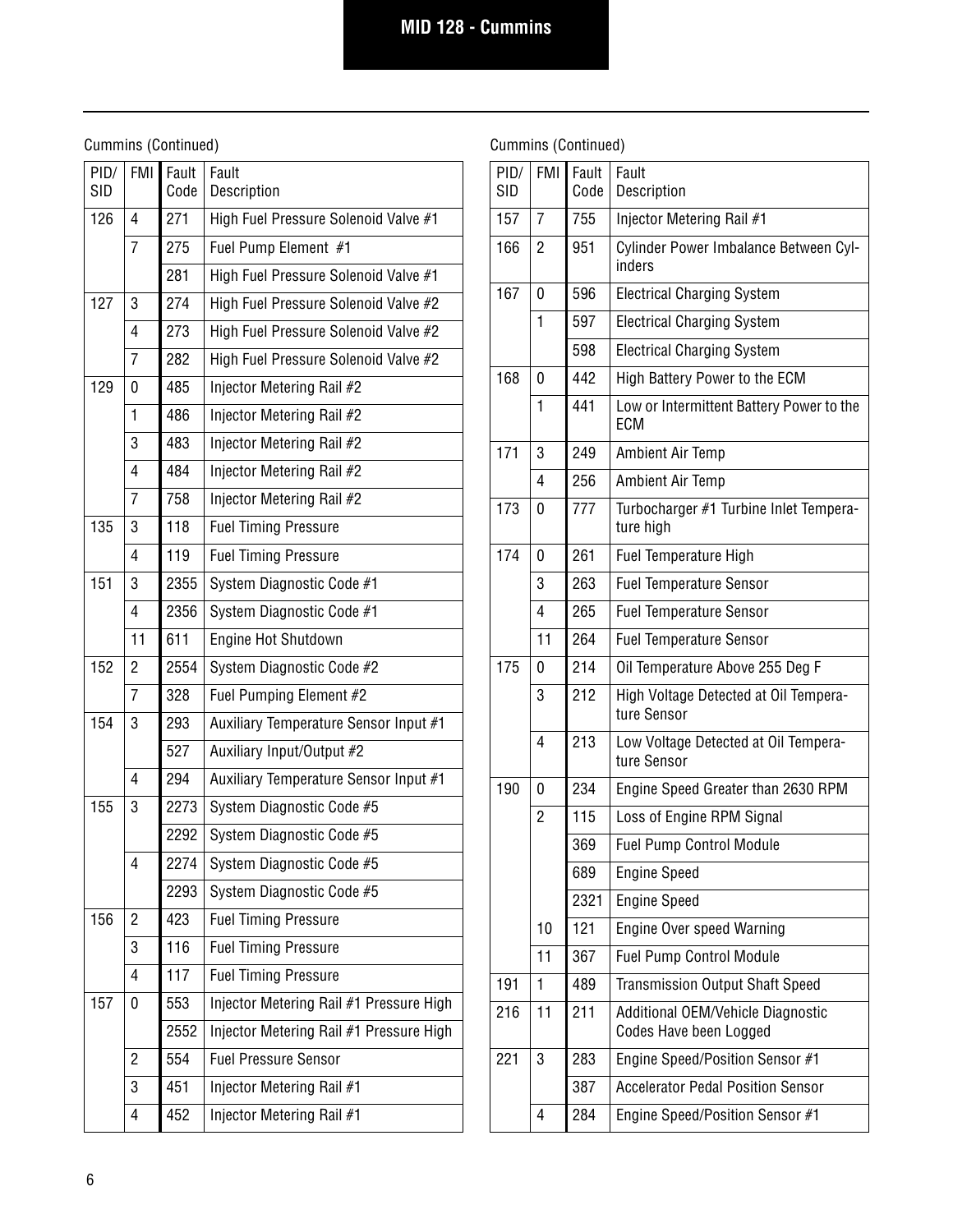| PID/<br><b>SID</b> | <b>FMI</b>     | Fault<br>Code | Fault<br>Description                                                |
|--------------------|----------------|---------------|---------------------------------------------------------------------|
|                    |                | 443           | <b>Accelerator Pedal Position Sensor</b>                            |
| 221                | 11             | 496           | Engine Speed/Position Sensor #2                                     |
| 223                | 3              | 293           | Auxiliary Temperature Sensor Input #1                               |
|                    |                | 297           | Auxiliary Pressure Sensor Input #2                                  |
|                    | $\overline{4}$ | 294           | Auxiliary Temperature Sensor Input #1                               |
|                    |                | 298           | Auxiliary Pressure Sensor Input #2                                  |
|                    | 11             | 2194          | Auxiliary Equipment Sensor Input #2                                 |
|                    | 14             | 292           | Auxiliary Temperature Sensor Input #1                               |
|                    |                | 296           | Auxiliary Pressure Sensor Input #2                                  |
| 230                | 2              | 431           | No Voltage Detected at Idle Valid. Switch                           |
|                    | 4              | 551           | Voltage Detected simultaneously at Idle<br><b>Validation Switch</b> |
|                    | 13             | 432           | Voltage Detected at Idle Valid. Switch                              |
| 231                | 2              | 185           | <b>Engine Control Module</b>                                        |
|                    |                | 426           | SAE J1939 Data Link                                                 |
|                    | 9              | 285           | SAE J1939 Data Link                                                 |
|                    | 13             | 286           | SAE J1939 Data Link                                                 |
|                    |                | 427           | SAE J1939 Data Link                                                 |
| 232                | 1              | 444           | <b>OEM Sensor Supply Voltage</b>                                    |
|                    | 3              | 227           | <b>Sensor Supply Voltage</b>                                        |
|                    |                | 385           | <b>OEM Sensor Supply Voltage</b>                                    |
|                    |                | 386           | Sensor Supply Voltage #1                                            |
|                    | 4              | 187           | <b>Sensor Supply Voltage</b>                                        |
|                    |                | 352           | <b>Volt Supply Below Normal</b>                                     |
| 233                | $\overline{c}$ | 184           | <b>Engine Control Module</b>                                        |
|                    |                | 366           | <b>Fuel Pump Control Module</b>                                     |
|                    | 3              | 373           | Fuel Pump Control Module                                            |
|                    | 4              | 365           | Fuel Pump Control Module                                            |
|                    | 7              | 377           | Fuel Pump Control Module                                            |
|                    | 9              | 364           | Fuel Pump Control Module                                            |
|                    | 11             | 372           | Fuel Pump Control Module                                            |
|                    | 12             | 374           | Fuel Pump Control Module                                            |
|                    | 13             | 376           | <b>Fuel Pump Control Module</b>                                     |

| PID/<br><b>SID</b> | <b>FMI</b> | Fault<br>Code | Fault<br>Description                       |
|--------------------|------------|---------------|--------------------------------------------|
| 233                | 14         | 329           | <b>Fuel System Leakage Error</b>           |
| 237                | 1          | 487           | <b>Start Assist Device Control Circuit</b> |
|                    | 11         | 381           | Intake Air Heater                          |
|                    |            | 382           | Intake Air Heater                          |
|                    |            | 384           | <b>Start Assist Device Control Circuit</b> |
| 250                | 2          | 412           | SAE J1708 (J1587) Data Link                |
|                    | 9          | 414           | Data Comm. Error over J1587 Data Link      |
| 251                | 2          | 319           | <b>Real Time Clock</b>                     |
|                    |            | 434           | Battery Voltage at AC Below Normal         |
|                    | 3          | 361           | <b>Fuel Pump Control Module</b>            |
|                    | 4          | 362           | <b>Fuel Pump Control Module</b>            |
|                    | 7          | 363           | <b>Fuel Pump Control Module</b>            |
|                    | 12         | 517           | <b>Fuel Metering Solenoid</b>              |
| 252                | 2          | 1117          | <b>Power Supply</b>                        |
| 253                | 2          | 341           | <b>Engine Control Module</b>               |
|                    | 12         | 346           | <b>Engine Control Module</b>               |
|                    | 13         | 342           | <b>Engine Control Module</b>               |
| 254                | 2          | 375           | <b>Fuel Pump Control Module</b>            |
|                    | 8          | 368           | <b>Fuel Pump Control Module</b>            |
|                    | 12         | 111           | <b>ECM Fault</b>                           |
|                    |            | 343           | <b>ECM Fault</b>                           |
|                    |            | 351           | Controller #1                              |
| 411                | 0          | 2359          | System Diagnostic Code #1                  |
|                    | 2          | 2359          | System Diagnostic Code #1                  |
|                    | 3          | 2273          | System Diagnostic Code #5                  |
|                    | 4          | 2274          | System Diagnostic Code #5                  |
| 412                | 0          | 2961          | System Diagnostic Code #4                  |
|                    |            | 2962          | System Diagnostic Code #4                  |
|                    | 3          | 2375          | System Diagnostic Code #4                  |
|                    | 4          | 2376          | System Diagnostic Code #4                  |
| 441                | 3          | 293           | Auxiliary Temperature Sensor Input #1      |
|                    | 4          | 294           | Auxiliary Temperature Sensor Input #1      |
|                    | 11         | 2197          | <b>OEM Temperature</b>                     |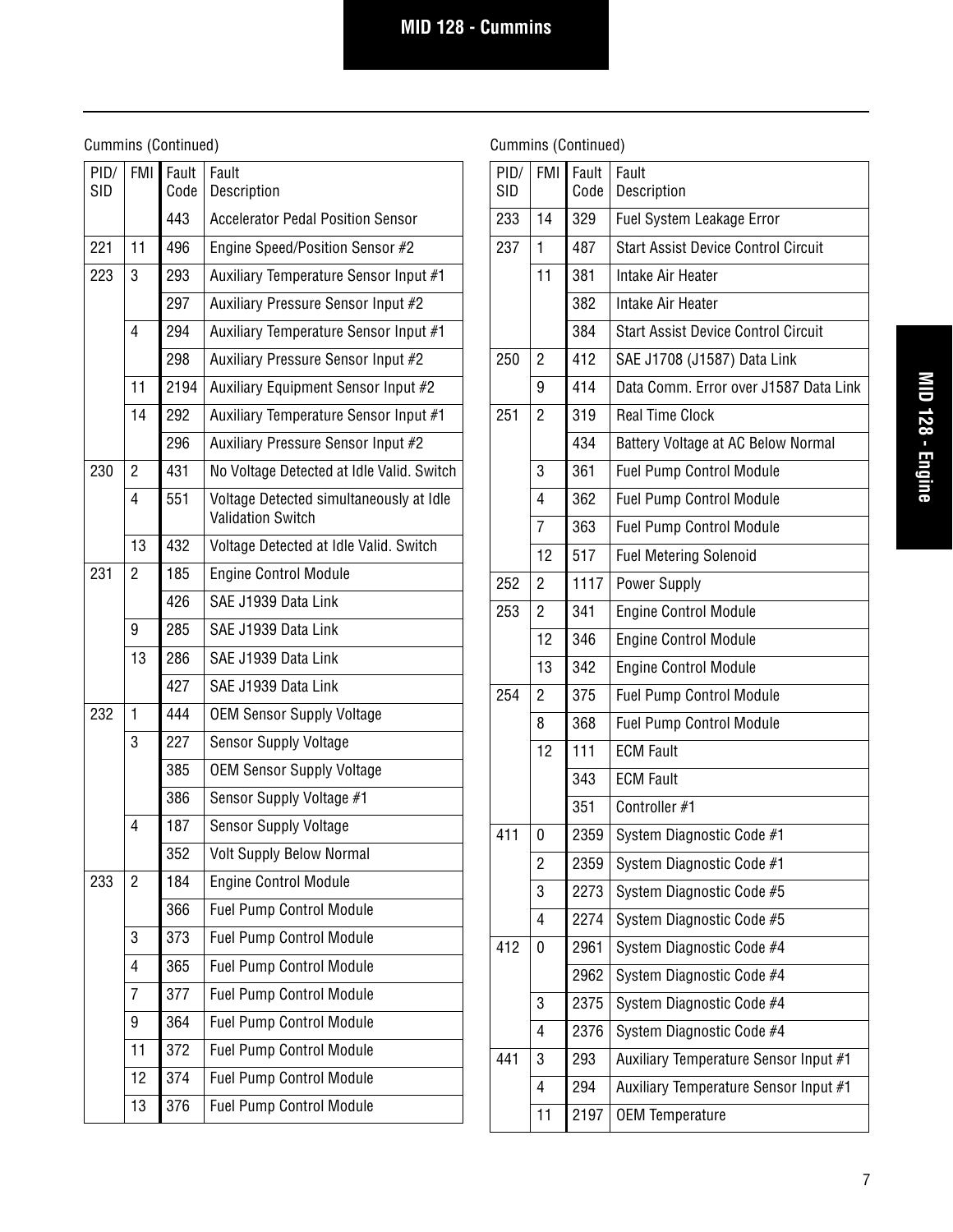# **MID 128 - Detroit Diesel**

Detroit Diesel

| PID/<br><b>SID</b> | <b>FMI</b> | Fault<br>Code | Fault<br>Description             |
|--------------------|------------|---------------|----------------------------------|
| 1                  | 0          | 61            | Injector #1 Response Time Long   |
|                    |            | 71            | Injector #1 Response Time Short  |
| $\overline{2}$     | 0          | 61            | Injector #2 Response Time Long   |
|                    |            | 71            | Injector #2 Response Time Short  |
| 3                  | 0          | 61            | Injector #3 Response Time Long   |
|                    |            | 71            | Injector #3 Response Time Short  |
| 4                  | 0          | 61            | Injector #4 Response Time Long   |
|                    |            | 71            | Injector #4 Response Time Short  |
| 5                  | 0          | 61            | Injector #5 Response Time Long   |
|                    |            | 71            | Injector #5 Response Time Short  |
| 6                  | 0          | 61            | Injector #6 Response Time Long   |
|                    |            | 71            | Injector #6 Response Time Short  |
| 7                  | 0          | 61            | Injector #7 Response Time Long   |
|                    |            | 71            | Injector #7 Response Time Short  |
| 8                  | 0          | 61            | Injector #8 Response Time Long   |
|                    |            | 71            | Injector #8 Response Time Short  |
| 9                  | 0          | 61            | Injector #9 Response Time Long   |
|                    |            | 71            | Injector #9 Response Time Short  |
| 10                 | 0          | 61            | Injector #10 Response Time Long  |
|                    |            | 71            | Injector #10 Response Time Short |
| 11                 | 0          | 61            | Injector #11 Response Time Long  |
|                    |            | 71            | Injector #11 Response Time Short |
| 12                 | 0          | 61            | Injector #12 Response Time Long  |
|                    |            | 71            | Injector #12 Response Time Short |
| 13                 | 0          | 61            | Injector #13 Response Time Long  |
|                    |            | 71            | Injector #13 Response Time Short |
| 14                 | 0          | 61            | Injector #14 Response Time Long  |
|                    |            | 71            | Injector #14 Response Time Short |
| 15                 | 0          | 61            | Injector #15 Response Time Long  |
|                    |            | 71            | Injector #15 Response Time Short |
| 16                 | 0          | 61            | Injector #16 Response Time Long  |

| PID/<br>SID | <b>FMI</b>     | Fault<br>Code | Fault<br>Description                                 |
|-------------|----------------|---------------|------------------------------------------------------|
| 16          | 0              | 71            | Injector #16 Response Time Short                     |
| 20          | 3              | 81            | Dual Fuel BOI Input Voltage High                     |
|             |                | 82            | Dual Fuel BOI Input Voltage Low                      |
| 21          | 0              | 41            | Too Many SRS (missing TRS)                           |
|             | $\mathbf{1}$   | 42            | Too Few SRS (missing SRS)                            |
| 25          | 11             | 26            | Aux. Engine Shutdown #1 Input Active                 |
| 26          | 3              | 62            | Aux. Output #1 Short to Battery (+)                  |
|             | $\overline{4}$ | 62            | Aux. Output #1 Open Circuit                          |
|             | $\overline{7}$ | 62            | Aux. Output #1 Not Responding                        |
| 40          | 3              | 62            | Aux. Output $#2$ Short to Battery $(+)$              |
|             | $\overline{4}$ | 62            | Aux. Output #2 Open Circuit                          |
|             | $\overline{7}$ | 62            | Aux. Output #2 Not Responding                        |
| 47          | 0              | 61            | Injector #17 Response Time Long                      |
|             |                | 71            | Injector #17 Response Time Short                     |
| 48          | 0              | 61            | Injector #18 Response Time Long                      |
|             |                | 71            | Injector #18 Response Time Short                     |
| 49          | 0              | 61            | Injector #19 Response Time Long                      |
|             |                | 71            | Injector #19 Response Time Short                     |
| 50          | 0              | 61            | Injector #20 Response Time Long                      |
|             |                | 71            | Injector #20 Response Time Short                     |
| 51          | 0              | 65            | <b>Throttle Valve Position Above Normal</b><br>Range |
|             | $\mathbf{1}$   | 65            | <b>Throttle Valve Position Below Normal</b><br>Range |
|             | 3              | 17            | Throttle Valve Input Voltage High                    |
|             |                | 31            | Aux. Output #3 Open Circuit                          |
|             | $\overline{4}$ | 18            | Throttle Valve Input Voltage Low                     |
|             |                | 31            | Aux. Output #3 Short to Ground                       |
|             | $\overline{7}$ | 65            | Throttle Valve Position Not Responding               |
| 52          | 0              | 44            | Intercooler Temp. High                               |
|             | 3              | 14            | Intercooler Sensor Input Voltage High                |
|             |                | 31            | Aux. Output #4 Open Circuit                          |
|             | 4              | 15            | Intercooler Sensor Input Voltage Low                 |
|             |                |               |                                                      |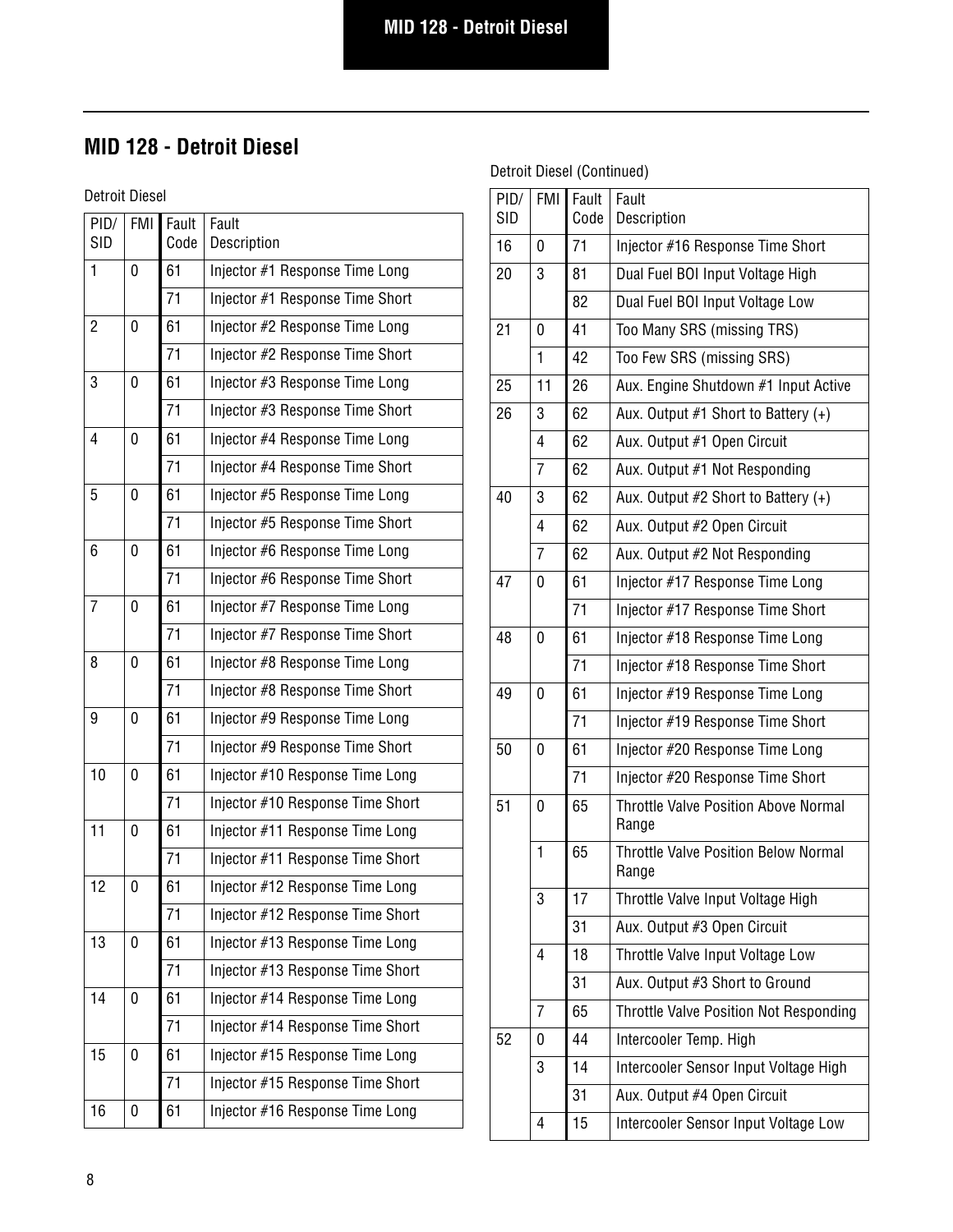## Detroit Diesel (Continued)

| 52<br>31<br>4<br>Aux. Output #4 Short to Ground<br>53<br>3<br>62<br>Aux. Output $#5$ Short to Battery $(+)$<br>62<br>4<br>Aux. Output #5 Open Circuit<br>7<br>62<br>Aux. Output #5 Not Responding<br>62<br>54<br>3<br>Aux. Output #6 Short to Battery $(+)$<br>62<br>4<br>Aux. Output #6 Open Circuit<br>62<br>7<br>Aux. Output #6 Not Responding<br>62<br>55<br>3<br>Aux. Output $#7$ Short to Battery $(+)$<br>62<br>4<br>Aux. Output #7 Open Circuit<br>62<br>7<br>Aux. Output #7 Not Responding<br>62<br>56<br>3<br>Aux. Output $#8$ Short to Battery $(+)$<br>62<br>4<br>Aux. Output #8 Open Circuit<br>62<br>7<br>Aux. Output #8 Not Responding |  |
|-------------------------------------------------------------------------------------------------------------------------------------------------------------------------------------------------------------------------------------------------------------------------------------------------------------------------------------------------------------------------------------------------------------------------------------------------------------------------------------------------------------------------------------------------------------------------------------------------------------------------------------------------------|--|
|                                                                                                                                                                                                                                                                                                                                                                                                                                                                                                                                                                                                                                                       |  |
|                                                                                                                                                                                                                                                                                                                                                                                                                                                                                                                                                                                                                                                       |  |
|                                                                                                                                                                                                                                                                                                                                                                                                                                                                                                                                                                                                                                                       |  |
|                                                                                                                                                                                                                                                                                                                                                                                                                                                                                                                                                                                                                                                       |  |
|                                                                                                                                                                                                                                                                                                                                                                                                                                                                                                                                                                                                                                                       |  |
|                                                                                                                                                                                                                                                                                                                                                                                                                                                                                                                                                                                                                                                       |  |
|                                                                                                                                                                                                                                                                                                                                                                                                                                                                                                                                                                                                                                                       |  |
|                                                                                                                                                                                                                                                                                                                                                                                                                                                                                                                                                                                                                                                       |  |
|                                                                                                                                                                                                                                                                                                                                                                                                                                                                                                                                                                                                                                                       |  |
|                                                                                                                                                                                                                                                                                                                                                                                                                                                                                                                                                                                                                                                       |  |
|                                                                                                                                                                                                                                                                                                                                                                                                                                                                                                                                                                                                                                                       |  |
|                                                                                                                                                                                                                                                                                                                                                                                                                                                                                                                                                                                                                                                       |  |
|                                                                                                                                                                                                                                                                                                                                                                                                                                                                                                                                                                                                                                                       |  |
| 63<br>57<br>3<br>PWM Driver #1 Short to Battery                                                                                                                                                                                                                                                                                                                                                                                                                                                                                                                                                                                                       |  |
| 63<br>4<br>PWM Driver #1 Open Circuit                                                                                                                                                                                                                                                                                                                                                                                                                                                                                                                                                                                                                 |  |
| 63<br>58<br>3<br>PWM Driver #2 Short to Battery                                                                                                                                                                                                                                                                                                                                                                                                                                                                                                                                                                                                       |  |
| 63<br>4<br>PWM Driver #2 Open Circuit                                                                                                                                                                                                                                                                                                                                                                                                                                                                                                                                                                                                                 |  |
| 63<br>59<br>3<br>PWM Driver #3 Short to Battery                                                                                                                                                                                                                                                                                                                                                                                                                                                                                                                                                                                                       |  |
| 63<br>4<br>PWM Driver #3 Open Circuit                                                                                                                                                                                                                                                                                                                                                                                                                                                                                                                                                                                                                 |  |
| 63<br>60<br>3<br>PWM Driver #4 Short to Battery                                                                                                                                                                                                                                                                                                                                                                                                                                                                                                                                                                                                       |  |
| 63<br>4<br>PWM Driver #4 Open Circuit                                                                                                                                                                                                                                                                                                                                                                                                                                                                                                                                                                                                                 |  |
| 61<br>11<br>26<br>Aux. Engine Shutdown #2 Input Active                                                                                                                                                                                                                                                                                                                                                                                                                                                                                                                                                                                                |  |
| 74<br>Optimized Idle Safety Loop Short to<br>70<br>4<br>Ground                                                                                                                                                                                                                                                                                                                                                                                                                                                                                                                                                                                        |  |
| 72<br>61<br>Injector #21 Response Time Long<br>0                                                                                                                                                                                                                                                                                                                                                                                                                                                                                                                                                                                                      |  |
| 71<br>Injector #21 Response Time Short                                                                                                                                                                                                                                                                                                                                                                                                                                                                                                                                                                                                                |  |
| 17<br>3<br><b>Bypass Position Sensor Input Voltage</b><br>High                                                                                                                                                                                                                                                                                                                                                                                                                                                                                                                                                                                        |  |
| 17<br><b>Bypass Position Sensor Input Voltage</b><br>4<br>Low                                                                                                                                                                                                                                                                                                                                                                                                                                                                                                                                                                                         |  |
| 73<br>61<br>Injector #22 Response Time Long<br>0                                                                                                                                                                                                                                                                                                                                                                                                                                                                                                                                                                                                      |  |
| 71<br>Injector #22 Response Time Short                                                                                                                                                                                                                                                                                                                                                                                                                                                                                                                                                                                                                |  |
| 83<br><b>External Pump Pressure High</b>                                                                                                                                                                                                                                                                                                                                                                                                                                                                                                                                                                                                              |  |

| PID/<br><b>SID</b> | <b>FMI</b> | Fault<br>Code | Fault<br>Description                                  |
|--------------------|------------|---------------|-------------------------------------------------------|
| 73                 | 3          | 86            | Pump Pressure Sensor Input Voltage<br>High            |
|                    | 4          | 87            | Pump Pressure Sensor Input Voltage<br>Low             |
| 74                 | 0          | 61            | Injector #23 Response Time Long                       |
|                    |            | 71            | Injector #23 Response Time Short                      |
| 75                 | 0          | 61            | Injector #24 Response Time Long                       |
|                    |            | 71            | Injector #24 Response Time Short                      |
| 76                 | 0          | 66            | Engine Knock Sensor Above Normal<br>Range             |
|                    | 3          | 66            | Engine Knock Sensor Input Voltage High                |
|                    | 4          | 66            | Engine Knock Sensor Input Voltage Low                 |
|                    | 7          | 66            | <b>Engine Knock Sensor Torque Reduction</b>           |
| 77                 | 0          | 73            | <b>Gas Valve Position Above Normal</b><br>Ranger      |
|                    | 1          | 73            | <b>Gas Valve Position Below Normal</b><br>Ranger      |
|                    | 3          | 73            | Gas Valve Position Input Voltage High                 |
|                    | 4          | 73            | Gas Valve Position Input Voltage Low                  |
| 84                 | 0          | 72            | Vehicle Over speed (fueled)                           |
|                    | 11         | 72            | Vehicle Over speed (Absolute)                         |
|                    | 12         | 54            | <b>Vehicle Speed Sensor Failure</b>                   |
| 91                 | 3          | 21            | <b>Throttle Position Sensor Input Voltage</b><br>High |
|                    | 4          | 22            | <b>Throttle Position Sensor Input Voltage</b><br>Low  |
| 92                 | 0          | 58            | Torque Overload                                       |
| 94                 | 0          | 47            | <b>Fuel Pressure High</b>                             |
|                    | 1          | 48            | <b>Fuel Pressure Low</b>                              |
|                    | 3          | 37            | Fuel Pressure Sensor Input Voltage High               |
|                    | 4          | 38            | Fuel Pressure Sensor Input Voltage Low                |
| 98                 | 0          | 83            | Oil Level High                                        |
|                    | 1          | 84            | Oil Level Low                                         |
|                    | 3          | 81            | Oil Level Sensor Input Voltage High                   |
|                    | 4          | 82            | Oil Level Sensor Input Voltage Low                    |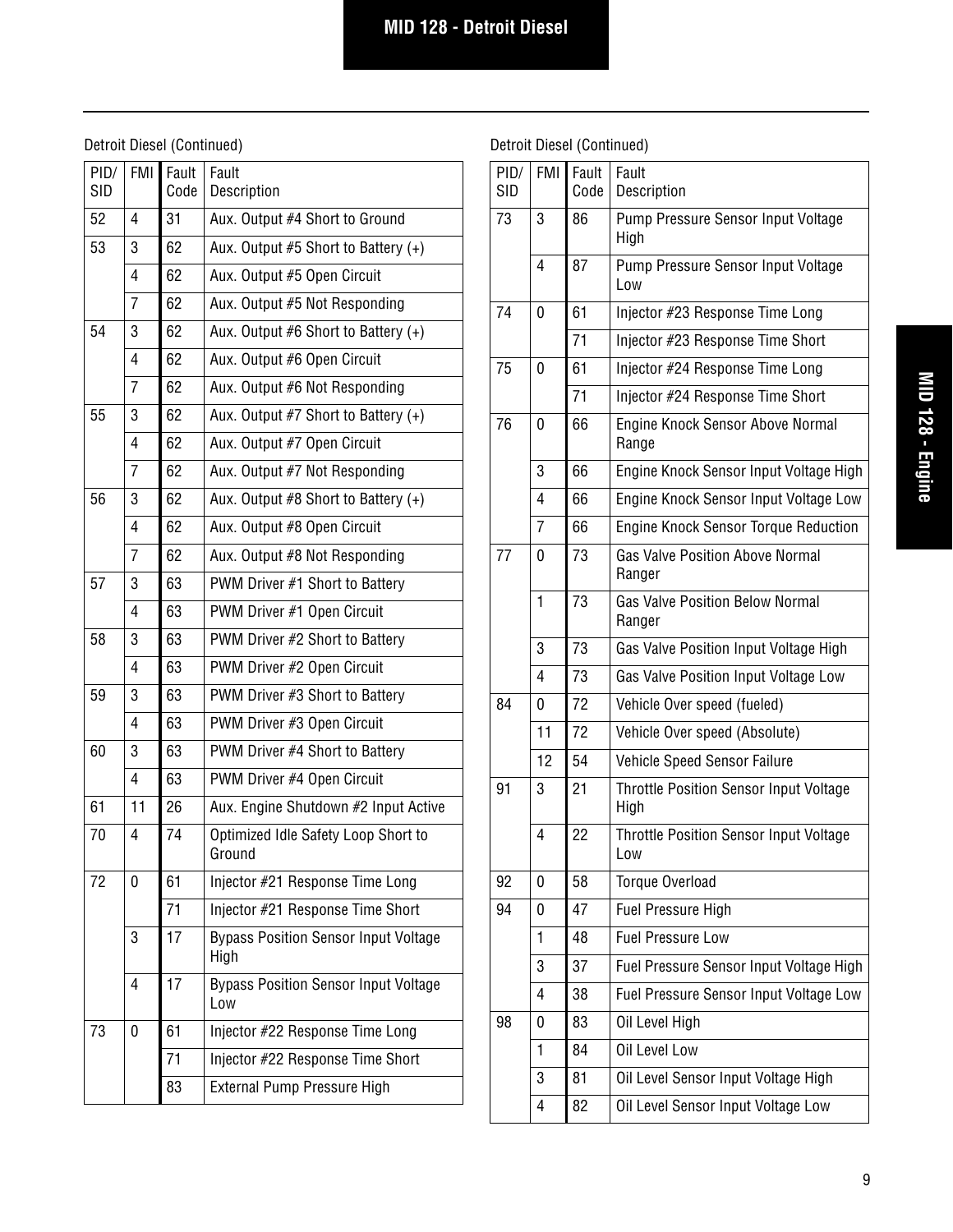## Detroit Diesel (Continued)

| PID/<br><b>SID</b> | <b>FMI</b> | Fault<br>Code | Fault<br>Description                                     |
|--------------------|------------|---------------|----------------------------------------------------------|
| 100                | 1          | 45            | Oil Pressure low                                         |
|                    | 3          | 35            | Oil Pressure Input Sensor Voltage High                   |
|                    | 4          | 36            | Oil Pressure Input Sensor Voltage Low                    |
| 101                | 0          | 83            | Crankcase Pressure High                                  |
|                    | 1          | 84            | Crankcase Pressure Low                                   |
|                    | 3          | 81            | <b>Crankcase Pressure Sensor Input Volt-</b><br>age High |
|                    | 4          | 82            | Crankcase Pressure Sensor Input Volt-<br>age Low         |
| 102                | 0          | 47            | Turbo Boost Pressure High                                |
|                    | 3          | 33            | Turbo Boost Pressure Sensor Input<br>Voltage High        |
|                    | 4          | 34            | Turbo Boost Pressure Sensor Input<br><b>Voltage Low</b>  |
| 103                | 8          | 64            | <b>Turbo Speed Sensor Input Failure</b>                  |
| 105                | 0          | 44            | Intake Air Temp. High                                    |
|                    | 3          | 27            | Intake Air Temp. Sensor Input Voltage<br>High            |
|                    | 4          | 28            | Intake Air Temp. Sensor Input Voltage<br>Low             |
| 106                | 0          | 47            | Air Inlet Pressure High                                  |
|                    | 1          | 48            | Air Inlet Pressure Low                                   |
|                    | 3          | 67            | Air Inlet Pressure Sensor Input Voltage<br>High          |
|                    | 4          | 67            | Air Inlet Pressure Sensor Input Voltage<br>Low           |
| 108                | 3          | 86            | Baro. Pressure Sensor Input Voltage<br>High              |
|                    | 4          | 87            | Baro. Pressure Sensor Input Voltage<br>Low               |
| 109                | 1          | 88            | <b>Coolant Pressure Low</b>                              |
|                    | 3          | 67            | <b>Coolant Pressure Sensor Input Voltage</b><br>High     |
|                    | 4          | 67            | <b>Coolant Pressure Sensor Input Voltage</b><br>Low      |
| 110                | 0          | 44            | Coolant Temp. High                                       |
|                    | 1          | 43            | Coolant Temp. Low                                        |
|                    |            |               |                                                          |

| PID/<br><b>SID</b> | <b>FMI</b> | Fault<br>Code | Fault<br>Description                                      |
|--------------------|------------|---------------|-----------------------------------------------------------|
| 110                | 3          | 14            | Coolant Temp. Sensor Input Voltage<br>High                |
|                    | 4          | 15            | Coolant Temp. Sensor Input Voltage<br>Low                 |
| 111                | 3          | 16            | Coolant Level Sensor Input Voltage High                   |
|                    | 4          | 13            | Coolant Level Sensor Input Voltage Low                    |
| 121                | 0          | 76            | Engine Over speed with Engine Brakes                      |
| 151                | 14         | 73            | System Diagnostic Code #1 (ESS)                           |
| 168                | 0          | 75            | <b>ECM Battery Voltage High</b>                           |
|                    | 1          | 46            | <b>ECM Battery Voltage Low</b>                            |
| 172                | 3          | 27            | Air Temp. Sensor Input Voltage High                       |
|                    | 4          | 28            | Air Temp. Sensor Input Voltage High                       |
| 173                | 0          | 83            | <b>Exhaust Temperature High</b>                           |
|                    | 3          | 83            | Exhaust Temp. Pressure Sensor Input<br>Voltage High       |
|                    | 4          | 83            | Exhaust Temp. Pressure Sensor Input<br><b>Voltage Low</b> |
| 174                | 3          | 23            | Fuel Temp. Sensor Input Voltage High                      |
|                    | 4          | 24            | Fuel Temp. Sensor Input Voltage Low                       |
| 175                | 0          | 44            | Oil Temp. High                                            |
|                    | 3          | 14            | Oil Temp. Sensor Input Voltage High                       |
|                    | 4          | 15            | Oil Temp. Sensor Input Voltage Low                        |
| 187                | 3          | 12            | VSG Sensor Input Voltage High                             |
|                    | 4, 7       | 11            | VSG Sensor Input Voltage Low                              |
| 190                | 0          | 85            | Engine Over speed                                         |
| 226                | 11         | 73            | Transmission Neutral Switch (ESS)                         |
| 227                | 2          | 73            | Aux. Analog Input #1 Data Erratic (ESS)                   |
|                    | 3          | 73            | Aux. Analog Input #1 Voltage High<br>(ESS)                |
|                    | 4          | 73            | Aux. Analog Input #1 Voltage Low (ESS)                    |
| 230                | 5          | 68            | TPS Idle Validation Switch Open Circuit                   |
|                    | 6          | 68            | TPS Idle Validation Switch Short to<br>Ground             |
| 238                | 3          | 32            | SEL Short to Battery +                                    |
|                    | 4          | 32            | <b>SEL Open Circuit</b>                                   |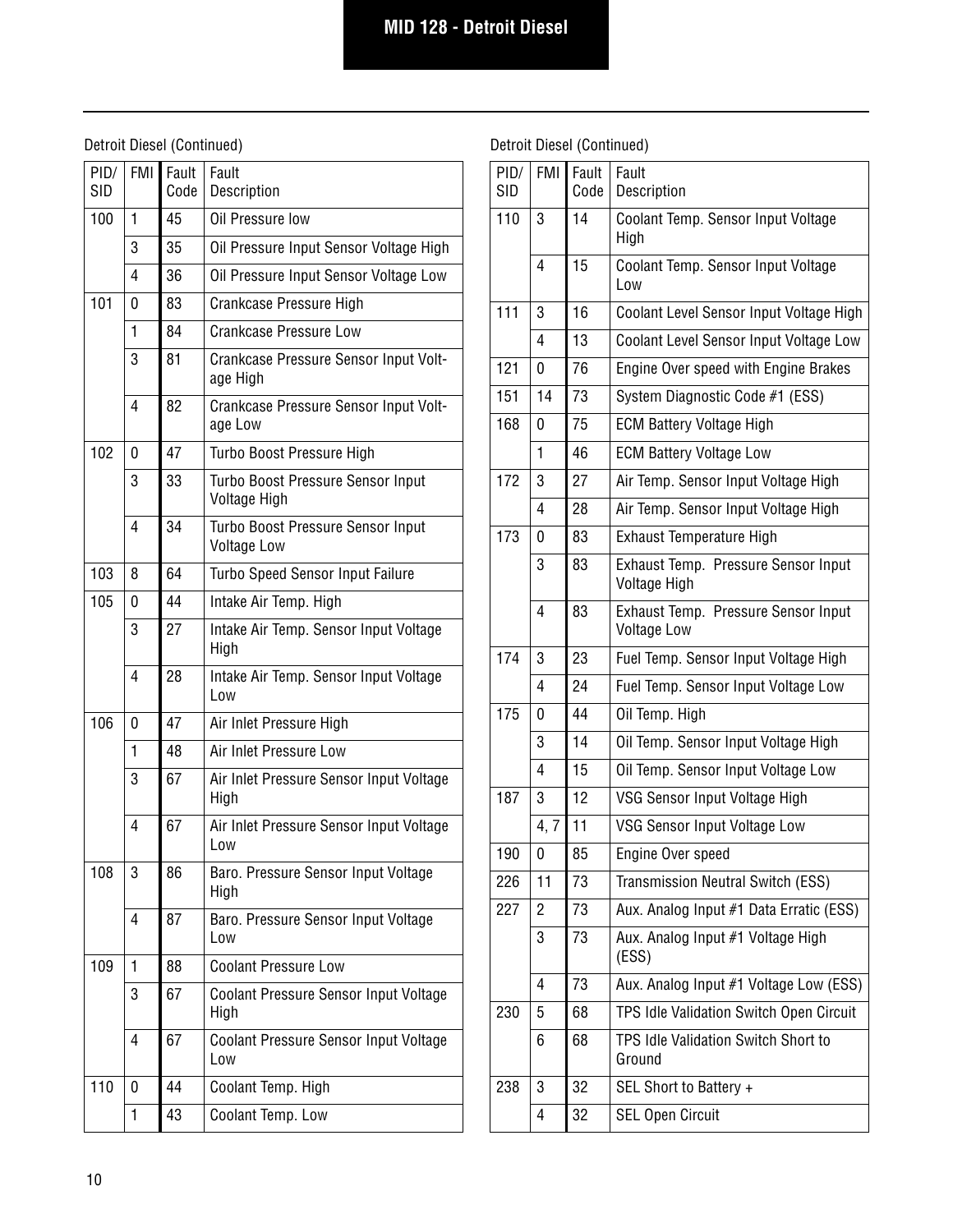| PID/<br><b>SID</b> | FMI <sup>I</sup> | Fault<br>Code  | Fault<br>Description                    |
|--------------------|------------------|----------------|-----------------------------------------|
| 248                | 8                | 55             | Proprietary Data Fault (master)         |
|                    | 9                | 55             | Proprietary Data Fault (slave)          |
| 249                | 12               | 57             | J1922 Data Link Fault                   |
| 250                | 12               | 56             | J1587 Data Link Fault                   |
| 251                | 10               | $=$            | Clock Module Abnormal Rate              |
|                    | 13               | $\overline{a}$ | Clock Module Fault                      |
| 253                | $\overline{2}$   | 53             | Non Volatile Memory Data Incorrect      |
|                    | 12               | 53             | Non Volatile Memory Fault               |
|                    | 13               | $-$            | <b>Incompatible Calibration Version</b> |
| 254                | 0                |                | <b>External Failed RAM</b>              |
|                    | 1                | --             | Internal Failed RAM                     |
|                    | 6                |                | <b>Fntered Boot Via Switches</b>        |
|                    | 12               | 52             | <b>FCM A/D Conversion Fail</b>          |
| 289                | 3                | 32             | CEL Short to Battery +                  |
|                    | 4                | 32             | <b>CEL Open Circuit</b>                 |
|                    |                  | 25             | No Active Codes                         |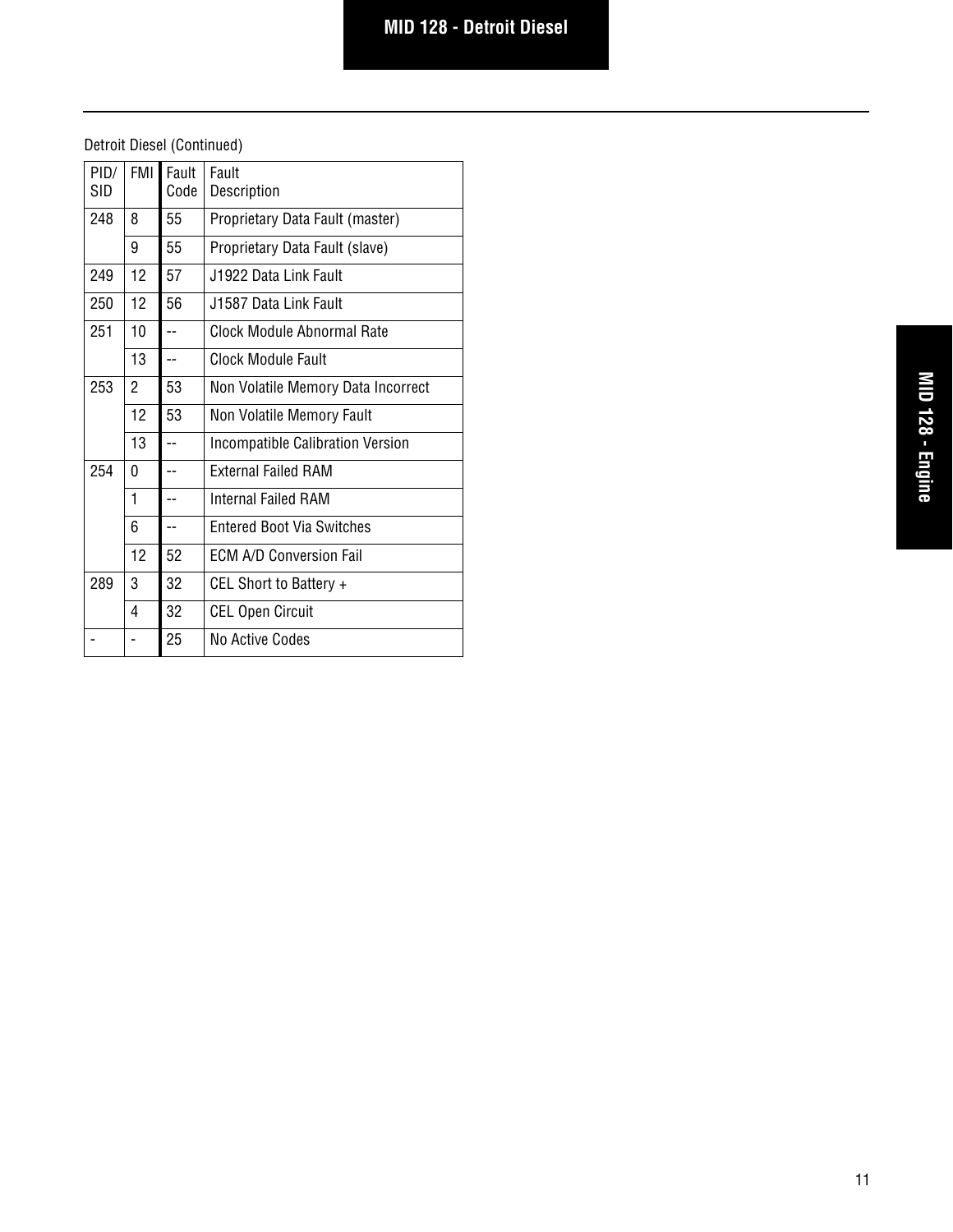# **MID 128 - International**

International

| PID/<br><b>SID</b>                                   | <b>FMI</b>     | Fault<br>Code | Fault<br>Description                                    |  |
|------------------------------------------------------|----------------|---------------|---------------------------------------------------------|--|
|                                                      |                | 111           | No Errors Detected - Fault code only                    |  |
| 1                                                    | $\overline{4}$ | 431           | Cylinder 1: High Side Shorted to Low<br>Side            |  |
|                                                      | 5              | 421           | Cylinder 1: High Side to Low Side Open                  |  |
|                                                      |                | 571           | Cylinder Balance limit exceeded                         |  |
|                                                      | 6              | 451           | Cylinder 1: High Side Shorted to Ground<br>or VBAT      |  |
|                                                      | $\overline{7}$ | 461           | Cylinder 1: Cylinder Contribution Test<br>Failed        |  |
| 2                                                    | 4              | 432           | Cylinder 2: High Side Shorted to Low<br>Side            |  |
|                                                      | 5              | 422           | Cylinder 2: High Side to Low Side Open                  |  |
|                                                      |                | 572           | Cylinder Balance limit exceeded                         |  |
|                                                      | 6              | 452           | Cylinder 2: High Side Shorted to Ground<br>or VBAT      |  |
|                                                      | $\overline{7}$ | 462           | Cylinder 2: Cylinder Contribution Test<br>Failed        |  |
| 3                                                    | $\overline{4}$ | 433           | Cylinder 3: High Side Shorted to Low<br>Side            |  |
|                                                      | 5              | 423           | Cylinder 3: High Side to Low Side Open                  |  |
|                                                      |                | 573           | Cylinder Balance limit exceeded                         |  |
|                                                      | 6              | 453           | Cylinder 3: High Side Shorted to Ground<br>or VBAT      |  |
|                                                      | $\overline{7}$ | 463           | <b>Cylinder 3: Cylinder Contribution Test</b><br>Failed |  |
| 4                                                    | 4              | 434           | Cylinder 4: High Side Shorted to Low<br>Side            |  |
|                                                      | 5              | 424           | Cylinder 4: High Side to Low Side Open                  |  |
|                                                      |                | 574           | Cylinder Balance limit exceeded                         |  |
|                                                      | 6              | 454           | Cylinder 4: High Side Shorted to Ground<br>or VBAT      |  |
|                                                      | $\overline{7}$ | 464           | Cylinder 4: Cylinder Contribution Test<br>Failed        |  |
| 5                                                    | 4              | 435           | Cylinder 5: High Side Shorted to Low<br>Side            |  |
| * - Indicates WARN ENGINE LAMP on when fault is set. |                |               |                                                         |  |

| PID/<br><b>SID</b>                                   | <b>FMI</b> | Fault<br>Code | Fault<br>Description                                               |  |
|------------------------------------------------------|------------|---------------|--------------------------------------------------------------------|--|
| 5                                                    | 5          | 425           | Cylinder 5: High Side to Low Side Open                             |  |
|                                                      |            | 575           | Cylinder Balance limit exceeded                                    |  |
|                                                      | 6          | 455           | Cylinder 5: High Side Shorted to Ground<br>or VBAT                 |  |
|                                                      | 7          | 465           | Cylinder 5: Cylinder Contribution Test<br>Failed                   |  |
| 6                                                    | 4          | 436           | Cylinder 6: High Side Shorted to Low<br>Side                       |  |
|                                                      | 5          | 426           | Cylinder 6: High Side to Low Side Open                             |  |
|                                                      |            | 576           | Cylinder Balance limit exceeded                                    |  |
|                                                      | 6          | 456           | Cylinder 6: High Side Shorted to Ground<br>or VBAT                 |  |
|                                                      | 7          | 466           | Cylinder 6: Cylinder Contribution Test<br>Failed                   |  |
| 7                                                    | 4          | 437           | Cylinder 7: High Side Shorted to Low<br>Side                       |  |
|                                                      | 5          | 427           | Cylinder 7: High Side to Low Side Open                             |  |
|                                                      |            | 577           | Cylinder Balance limit exceeded                                    |  |
|                                                      | 6          | 457           | Cylinder 7: High Side Shorted to Ground<br>or VBAT                 |  |
|                                                      | 7          | 467           | Cylinder 7: Cylinder Contribution Test<br>Failed                   |  |
| 8                                                    | 4          | 438           | Cylinder 8: High Side Shorted to Low<br>Side                       |  |
|                                                      | 5          | 428           | Cylinder 8: High Side to Low Side Open                             |  |
|                                                      |            | 578           | Cylinder Balance limit exceeded                                    |  |
|                                                      | 6          | 458           | Cylinder 8: High Side Shorted to Ground<br>or VBAT                 |  |
|                                                      | 7          | 468           | Cylinder 8: Cylinder Contribution Test<br>Failed                   |  |
| 21                                                   | 2          | 143           | Incorrect number of CMP signal transi-<br>tions per cam revolution |  |
|                                                      | 7          | $612*$        | Incorrect ECM installed for CMP timing<br>wheel                    |  |
|                                                      | 8          | 144           | <b>CMP Signal Noise Detected</b>                                   |  |
| * - Indicates WARN ENGINE LAMP on when fault is set. |            |               |                                                                    |  |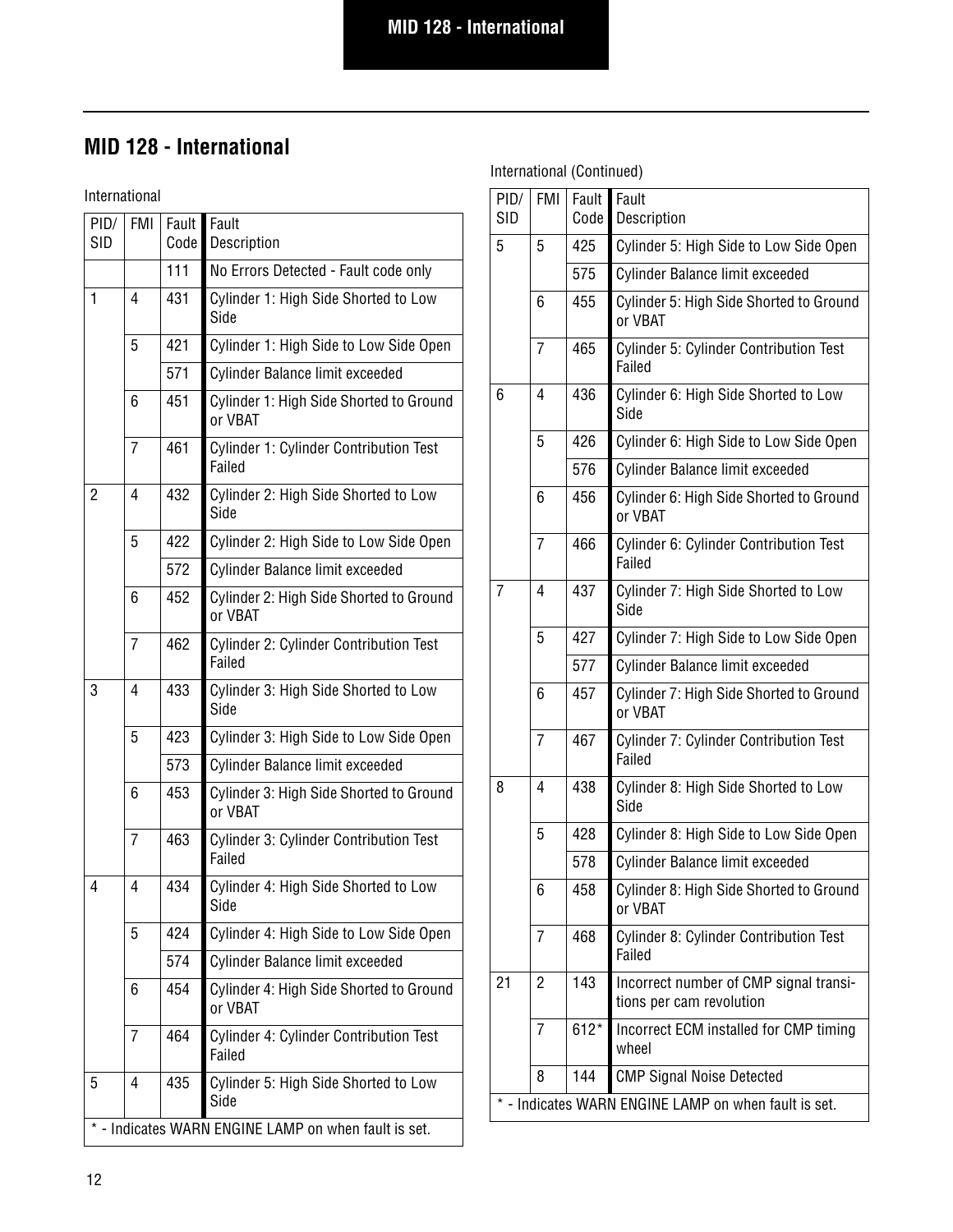International (Continued)

| PID/<br><b>SID</b>                               | <b>FMI</b>     | Fault<br>Code | Fault<br>Description                                                          |  |
|--------------------------------------------------|----------------|---------------|-------------------------------------------------------------------------------|--|
| 21                                               | 12             | $145*$        | CMP Signal Inactive While ICP has<br>increased                                |  |
| 22                                               | 2              | 552           | IDM incorrect CMPO signal signature                                           |  |
|                                                  | 8              | 554           | IDM Incorrect CKPO signal signature                                           |  |
|                                                  | 11             | 553           | IDM CKPO signal inactive                                                      |  |
|                                                  | 12             | 551           | IDM/CMPO signal inactive                                                      |  |
| 27                                               | 0              | 367*          | Incorrect position signal when EGR<br>Valve is expected closed                |  |
|                                                  | $\overline{c}$ | 345           | Faults detected during VGT portion of<br>the AMS Test                         |  |
|                                                  |                | 346           | Faults detected during EGR portion of<br>the AMS Test                         |  |
|                                                  | 3              | $164*$        | <b>Exhaust Gas Recirculation Valve Posi-</b><br>tion Signal out of range high |  |
|                                                  | 4              | 163*          | <b>Exhaust Gas Recirculation Valve Posi-</b><br>tion Signal out of range low  |  |
|                                                  | 5              | 353           | Variable Geometry Turbo control over<br>duty cycle                            |  |
|                                                  | 6              | 354           | Variable Geometry Turbo control under<br>duty cycle                           |  |
|                                                  | 8              | 366*          | EGR valve operating outside of the<br>expected range                          |  |
|                                                  | 10             | 361           | VGT control input (MAP/EBP) above/<br>below desired level                     |  |
|                                                  |                | 365*          | EFR Valve Position above/below desired<br>level                               |  |
|                                                  | 11             | 264           | <b>Exhaust Gas Recirculation OCC self test</b><br>failed                      |  |
| 29                                               | 3              | 214           | Remote Throttle Signal Out of Range<br><b>HIGH</b>                            |  |
|                                                  | 4              | 213           | Remote Throttle Signal Out of Range<br>LOW                                    |  |
| 34                                               | 0              | 343           | <b>Excessive Exhaust Back Pressure</b><br>(gauge)                             |  |
|                                                  | 7              | 351           | Change in exhaust back pressure did not<br>occur when expected                |  |
|                                                  | 10             | 352           | Exhaust Back Pressure unable to<br>achieve commanded setpoint                 |  |
| Indicates WARN ENGINE LAMP on when fault is set. |                |               |                                                                               |  |

| PID/<br><b>SID</b> | <b>FMI</b>     | Fault<br>Code | Fault<br>Description                                                       |
|--------------------|----------------|---------------|----------------------------------------------------------------------------|
| 34                 | 19             | 342           | Exhaust Back Pressure Signal Out of<br>Range High                          |
|                    | 20             | 341           | Exhaust Back Pressure Signal Out of<br>Range Low                           |
|                    | 29             | 344           | Exhaust Back Pressure Above spec.<br>when engine off or being cranked      |
| 35                 | 11             | 245           | <b>Exhaust Pressure Regulator OCC Self</b><br><b>Test Failed</b>           |
| 36                 | 11             | 252           | Glow Plug Lamp OCC Self Test Fault                                         |
| 38                 | 11             | 251           | Glow Plug Control OCC Self Test Fault                                      |
| 39                 | 11             | 267           | Engine Crank Inhibit OCC self test failed                                  |
| 42                 | 11             | 241           | <b>Injection Control Pressure Regulator</b><br><b>OCC Self Test Failed</b> |
| 54                 | 11             | 262           | Change Oil Lamp OCC Fault                                                  |
| 55                 | 11             | 256           | Radiator Shutter Enable OCC Fault                                          |
| 56                 | 11             | 246           | Engine Fan-OCC Self Test Fault                                             |
| 62                 | 11             | 265           | Vehicle Retarder Relay OCC Fault                                           |
| 64                 | 12             | 146           | CKP signal inactive                                                        |
|                    | $\overline{2}$ | 147           | Incorrect CKP signal signature                                             |
| 71                 | 14             | 324           | Idle Shutdown Timer Enabled Engine<br>Shutdown                             |
| 73                 | 3              | 226           | Hydraulic Pressure Sensor Signal Out of<br>Range HIGH                      |
|                    | $\overline{4}$ | 216           | Hydraulic Pressure Signal Out of Range<br>LOW                              |
|                    | 10             | 336           | Hydraulic Pressure unable to achieve<br>commanded set point                |
| 84                 | 3              | 142           | Vehicle Speed Signal Out of Range HIGH                                     |
|                    | 4              | 141           | Vehicle Speed Signal Out of Range LOW                                      |
|                    | 8              | 215           | Vehicle Speed Signal Frequency Out of<br>Range HIGH                        |
| 91                 | $\overline{2}$ | $133*$        | <b>Accelerator Pedal Position Signal In</b><br>Range Fault *M*             |
|                    | 3              | 132*          | Accelerator Pedal Position Signal Out of<br>Range HIGH                     |
|                    |                |               | * - Indicates WARN ENGINE LAMP on when fault is set.                       |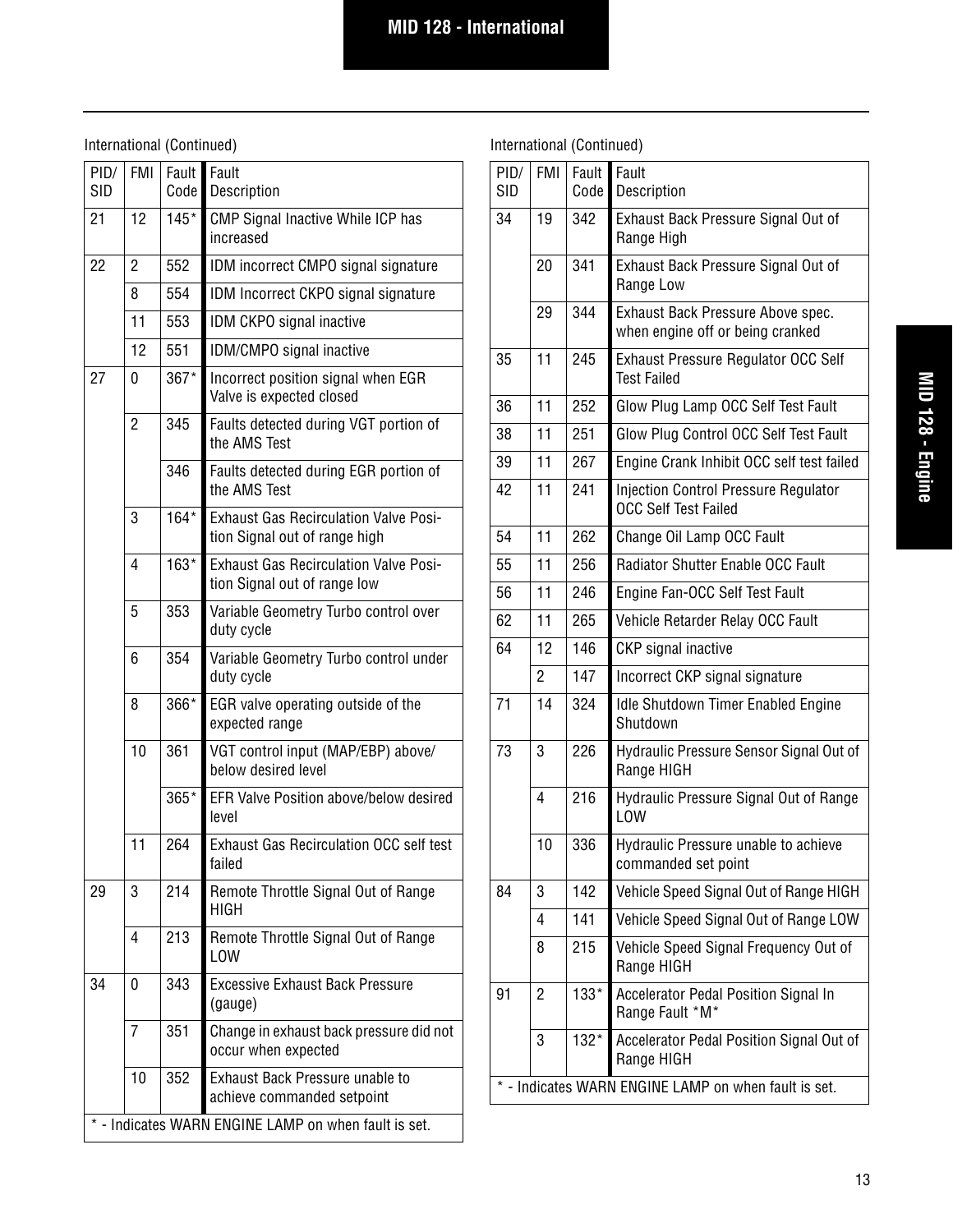International (Continued)

| PID/<br><b>SID</b> | <b>FMI</b>                                         | Fault<br>Code | Fault<br>Description                                                |  |  |
|--------------------|----------------------------------------------------|---------------|---------------------------------------------------------------------|--|--|
| 91                 | 4                                                  | $131*$        | Accelerator Pedal Position Signal Out of<br>Range LOW               |  |  |
|                    | 7                                                  | $134*$        | Accelerator Pedal Position and Idle Vali-<br>dation Switch Disagree |  |  |
| 100                | 0                                                  | 225           | Engine Oil Pressure Sensor Signal In-<br>Range Fault                |  |  |
|                    | 1                                                  | 313           | Engine Oil Pressure Below Warning<br>Level                          |  |  |
|                    | 3                                                  | $212*$        | Engine Oil Pressure Signal Out of Range<br>HIGH                     |  |  |
|                    | 4                                                  | $211*$        | Engine Oil Pressure Signal Out of Range<br>LOW                      |  |  |
|                    | 7                                                  | 314           | Engine Oil Pressure Below Critical Level                            |  |  |
| 102                | 2                                                  | $123*$        | Intake Manifold Absolute Pressure In<br>Range Fault                 |  |  |
|                    | 3                                                  | $121*$        | Intake Manifold Absolute Pressure Sig-<br>nal Out of Range HIGH     |  |  |
|                    | 4                                                  | $122*$        | Intake Manifold Absolute Pressure Sig-<br>nal Out of Range LOW      |  |  |
| 103                | 0                                                  | 355           | Variable Geometry Turbo overspeed                                   |  |  |
| 105                | 3                                                  | 162           | Manifold Air Temperature Signal out of<br>range high                |  |  |
|                    | 4                                                  | 161           | Manifold Air Temperature Signal out of<br>range low                 |  |  |
| 108                | 3                                                  | 151           | Barometric Pressure Signal Out of<br>Range HIGH                     |  |  |
|                    | 4                                                  | 152           | Barometric Pressure Signal Out of<br>Range LOW                      |  |  |
| 110                | 0                                                  | 321           | Engine Coolant Temperature Above<br><b>Warning Level</b>            |  |  |
|                    | 1                                                  | 316           | Engine Coolant Temperature unable to<br>reach commanded set point   |  |  |
|                    | 3                                                  | $115*$        | Engine Coolant Temperature Signal Out<br>of Range HIGH              |  |  |
|                    | 4                                                  | $114*$        | Engine Coolant Temperature Signal Out<br>of Range LOW               |  |  |
|                    | 7                                                  | 322           | Engine Coolant Temperature Above Crit-<br>ical Level                |  |  |
|                    | - Indicates WARN ENGINE LAMP on when fault is set. |               |                                                                     |  |  |

| PID/<br><b>SID</b>                                   | <b>FMI</b>     | Fault<br>Code  | Fault<br>Description                                                  |  |  |
|------------------------------------------------------|----------------|----------------|-----------------------------------------------------------------------|--|--|
| 110                                                  | 14             | 325            | Power Reduced, Matched to Cooling<br><b>System Performance</b>        |  |  |
| 111<br>1<br>323                                      |                |                | Engine Coolant Level Below Warning/<br><b>Critical Level</b>          |  |  |
|                                                      | $\overline{2}$ | 236            | <b>ECL Switch Circuit Fault</b>                                       |  |  |
| 151                                                  | 5              | $513*$         | Low Side to Bank 1 Open                                               |  |  |
|                                                      | 6              | $515*$         | Bank 1 Low Side Short to Ground or B+                                 |  |  |
| 152                                                  | 5              | $514*$         | Low Side to Bank 2 Open                                               |  |  |
|                                                      | 5              | $514*$         | Low Side to Bank 2 Open                                               |  |  |
|                                                      | 6              | $521*$         | Bank 2 Low Side Short to Ground or B+                                 |  |  |
| 155                                                  | $\overline{7}$ | $543*$         | <b>EMCM/IDM</b> communications fault                                  |  |  |
| 164                                                  | 0              | $331*$         | Injection Control Pressure Above Sys-<br>tem Working Range            |  |  |
|                                                      | 1              | 335            | ICP Unable to build pressure during<br>cranking                       |  |  |
|                                                      | 3              | $125*$         | Injection Control Pressure Signal Out of<br>Range HIGH                |  |  |
| 4                                                    |                | 124<br>$\star$ | Injection Control Pressure Signal Out of<br>Range LOW                 |  |  |
|                                                      | $\overline{7}$ | 334            | ICP Unable to achieve setpoint in time<br>(poor performance)          |  |  |
|                                                      | 10             | 333*           | <b>Injection Control Pressure Above/Below</b><br><b>Desired Level</b> |  |  |
|                                                      | 13             | 332*           | Injection Control Pressure Above Spec.<br>With Engine Off             |  |  |
| 168                                                  | 3              | 112            | Electrical System B+ Voltage Out of<br>Range HIGH                     |  |  |
|                                                      | 4              | 113            | Electrical System B+ Voltage Out of<br>Range LOW                      |  |  |
| 171                                                  | 3              | 155            | Air Inlet Temperature Signal Out of<br>Range HIGH                     |  |  |
|                                                      | 4              | 154            | Air Inlet Temperature Signal Out of<br>Range LOW                      |  |  |
| 175<br>3<br>$312*$<br>Range High                     |                |                | Engine Oil Temperature Signal Out of                                  |  |  |
|                                                      | 4              | $311*$         | Engine Oil Temperature Signal Out of<br>Range Low                     |  |  |
| * - Indicates WARN ENGINE LAMP on when fault is set. |                |                |                                                                       |  |  |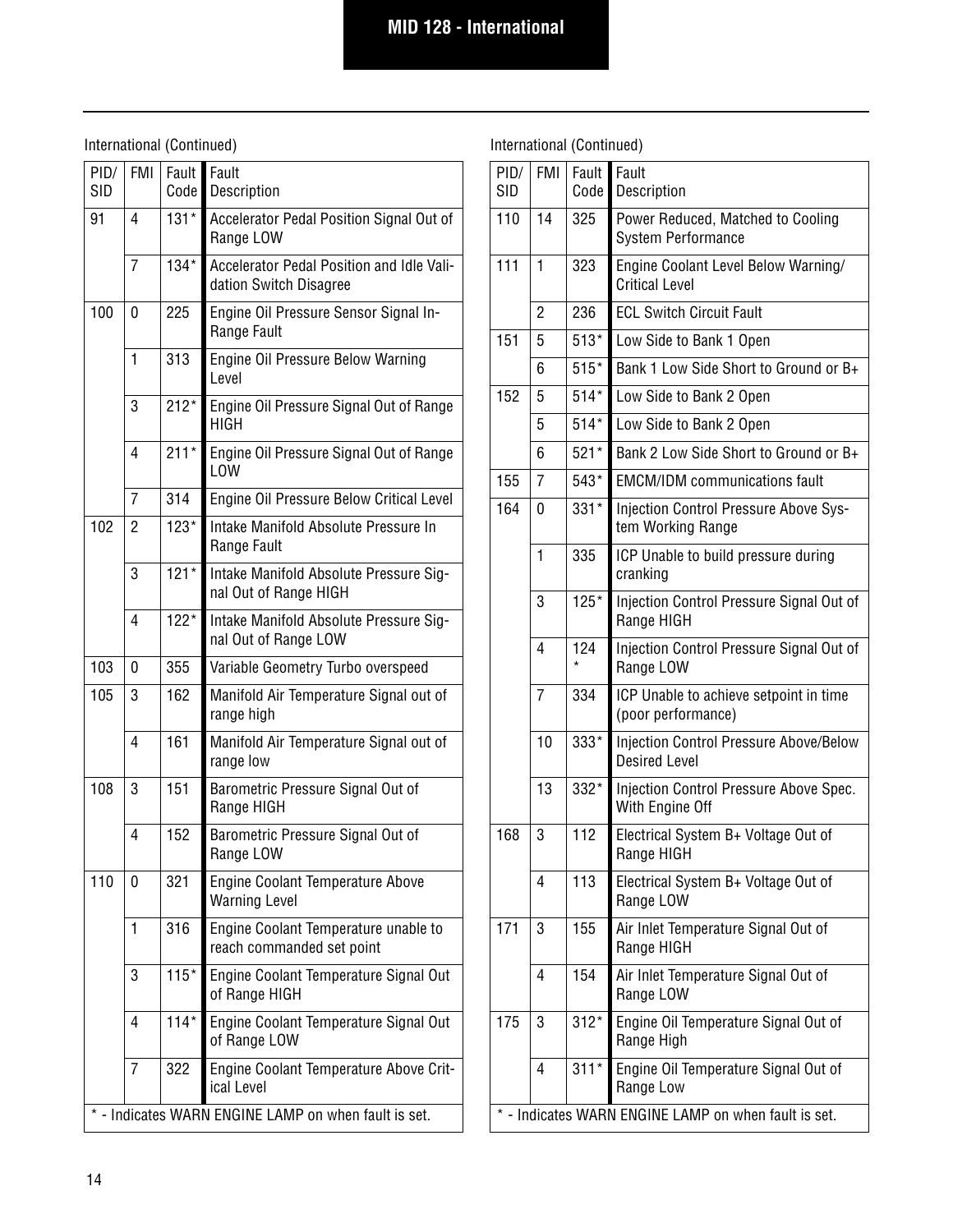| PID/<br>SID                                        | <b>FMI</b>     | Fault<br>Code | Fault<br>Description                                     |  |  |
|----------------------------------------------------|----------------|---------------|----------------------------------------------------------|--|--|
| 190                                                | 0              | $315*$        | <b>Engine Speed Above Warning Level</b>                  |  |  |
| 221<br>3                                           |                | 533           |                                                          |  |  |
|                                                    |                |               | IDM relay voltage high                                   |  |  |
|                                                    | 4              | 534           | IDM relay voltage low                                    |  |  |
| 230                                                | 11             | $135*$        | <b>Idle Validation Switch Circuit Fault</b>              |  |  |
| 233                                                | 4              | 523           | IDM VIGN voltage low                                     |  |  |
| 238                                                | 11             | 263           | Oil Water Lamp OCC Fault                                 |  |  |
| 239                                                | 11             | 266           | Engine Warning Lamp OCC Fault                            |  |  |
| 631*<br>240<br>2                                   |                |               | ROM (Read Only Memory) Self Test<br>Fault                |  |  |
|                                                    | 11             | 661           | RAM Programmable Parameter list cor-<br>rupt             |  |  |
|                                                    | 13             | 655           | Programmable Parameter list level<br>incompatible        |  |  |
|                                                    | 14             | 624           | Field default active                                     |  |  |
| 244                                                | 2              | 221           | <b>Cruise-PTO Control Switch Circuit Fault</b>           |  |  |
| 247                                                | $\overline{c}$ | 222           | <b>Brake Switch Circuit Fault</b>                        |  |  |
| 248                                                | 11             | 244           | Engine to Transmission Data Line OCC<br>Self Test Failed |  |  |
| 250                                                | $\overline{2}$ | 231           | ATA Data Communication Link Error                        |  |  |
| 252                                                | 1              | $613*$        | ECM/IDM software not compatible                          |  |  |
|                                                    | 13             | $614*$        | EFRC/EECM ING configuration mis-<br>match                |  |  |
|                                                    | 14             | 665           | Programmable Parameter memory con-<br>tent corrupt       |  |  |
| 253                                                | 0              | $622*$        | Engine using Field Default Rating                        |  |  |
|                                                    | 1              | 621*          | Engine using Mfg. Default Rating Pro-<br>gram Engine     |  |  |
|                                                    | 13             | 623*          | Invalid Engine Rating Code; Check ECM<br>programming     |  |  |
|                                                    | 14             | 664           | Calibration level incompatible                           |  |  |
| 254                                                | 6              | $525*$        | <b>Injector Driver Circuit Fault</b>                     |  |  |
|                                                    | 8              | 626           | Unexpected reset fault                                   |  |  |
|                                                    | 12             | 632           | RAM Memory-CPU Self Test Fault                           |  |  |
| - Indicates WARN ENGINE LAMP on when fault is set. |                |               |                                                          |  |  |
|                                                    |                |               |                                                          |  |  |